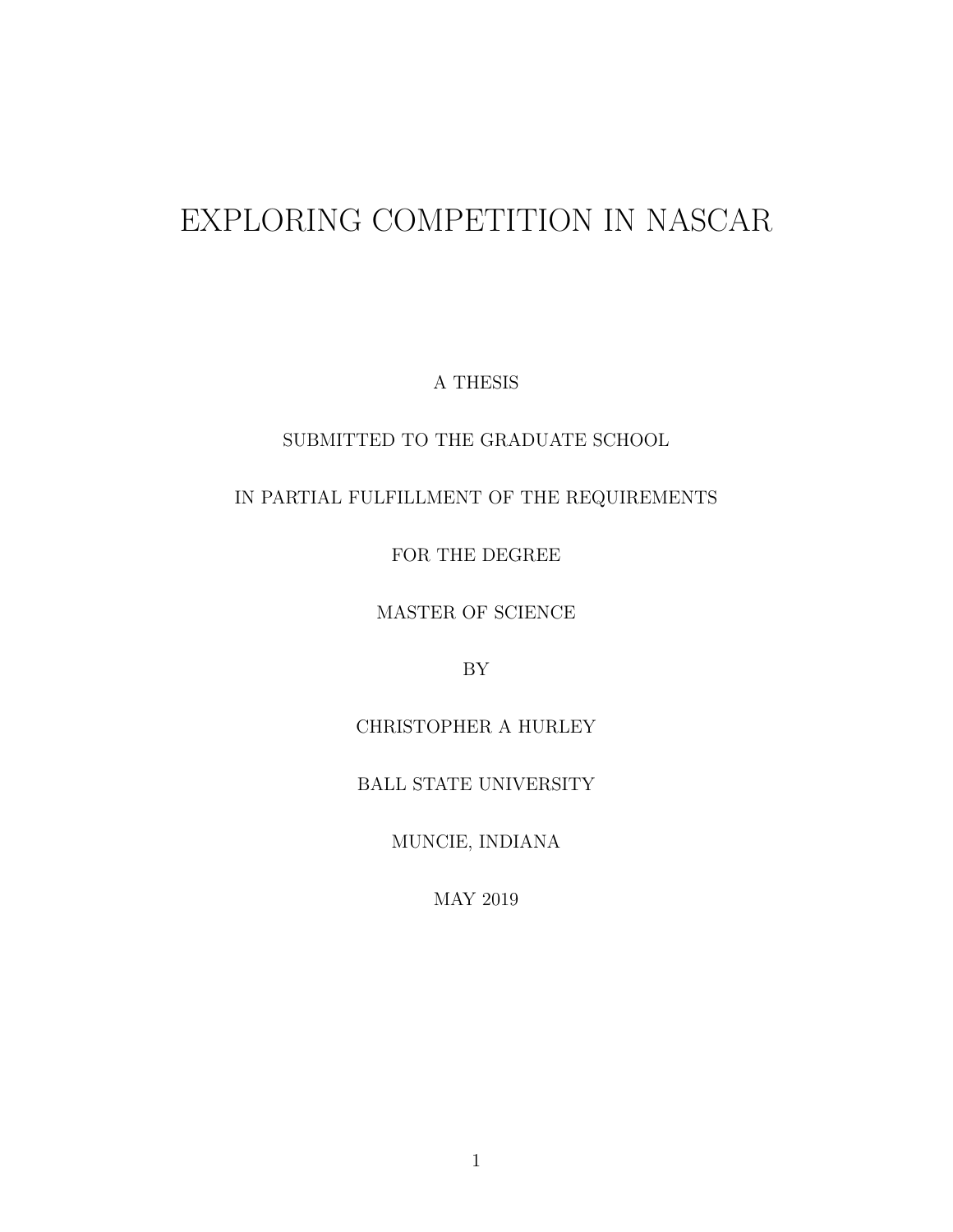# Contents

| 1        | Acknowledgements              |                                                                                                        |          |  |  |  |  |  |  |
|----------|-------------------------------|--------------------------------------------------------------------------------------------------------|----------|--|--|--|--|--|--|
| $\bf{2}$ | Introduction                  |                                                                                                        |          |  |  |  |  |  |  |
| 3        |                               | <b>Current Measures of Competition</b>                                                                 |          |  |  |  |  |  |  |
|          | 3.1                           |                                                                                                        | 6        |  |  |  |  |  |  |
|          | 3.2                           |                                                                                                        | 8        |  |  |  |  |  |  |
|          | 3.3                           |                                                                                                        | 8        |  |  |  |  |  |  |
|          | 3.4                           |                                                                                                        | 9        |  |  |  |  |  |  |
|          |                               | Normalization for Concentration Ratios<br>3.4.1                                                        | 10       |  |  |  |  |  |  |
|          |                               | Normalization for Top X Finishes for Concentration Ratios<br>3.4.2                                     | 10       |  |  |  |  |  |  |
|          | 3.5                           |                                                                                                        | 11       |  |  |  |  |  |  |
|          | Normalization of HHI<br>3.5.1 | 12                                                                                                     |          |  |  |  |  |  |  |
|          |                               | Normalization for Top X Finishes for HHI<br>3.5.2                                                      | 12       |  |  |  |  |  |  |
|          |                               | 13                                                                                                     |          |  |  |  |  |  |  |
|          |                               | Normalization for Idealized Standard Deviation Ratio<br>3.6.1                                          | 14       |  |  |  |  |  |  |
|          |                               | Normalization for Top X Finishes for Idealized Standard Deviation Ratio<br>3.6.2                       | 15       |  |  |  |  |  |  |
| 3.7      |                               |                                                                                                        |          |  |  |  |  |  |  |
|          |                               | 17                                                                                                     |          |  |  |  |  |  |  |
|          |                               | 4 Data and Calculations                                                                                | 18       |  |  |  |  |  |  |
|          | 4.1                           |                                                                                                        | 18       |  |  |  |  |  |  |
| 4.2      |                               |                                                                                                        |          |  |  |  |  |  |  |
|          |                               | 4.2.1                                                                                                  | 19<br>19 |  |  |  |  |  |  |
|          |                               | 4.2.2                                                                                                  | 19       |  |  |  |  |  |  |
|          |                               | 4.2.3<br>Top 5 Finishes $\ldots \ldots \ldots \ldots \ldots \ldots \ldots \ldots \ldots \ldots \ldots$ | 21       |  |  |  |  |  |  |
|          |                               | 4.2.4                                                                                                  | 21       |  |  |  |  |  |  |
|          |                               |                                                                                                        |          |  |  |  |  |  |  |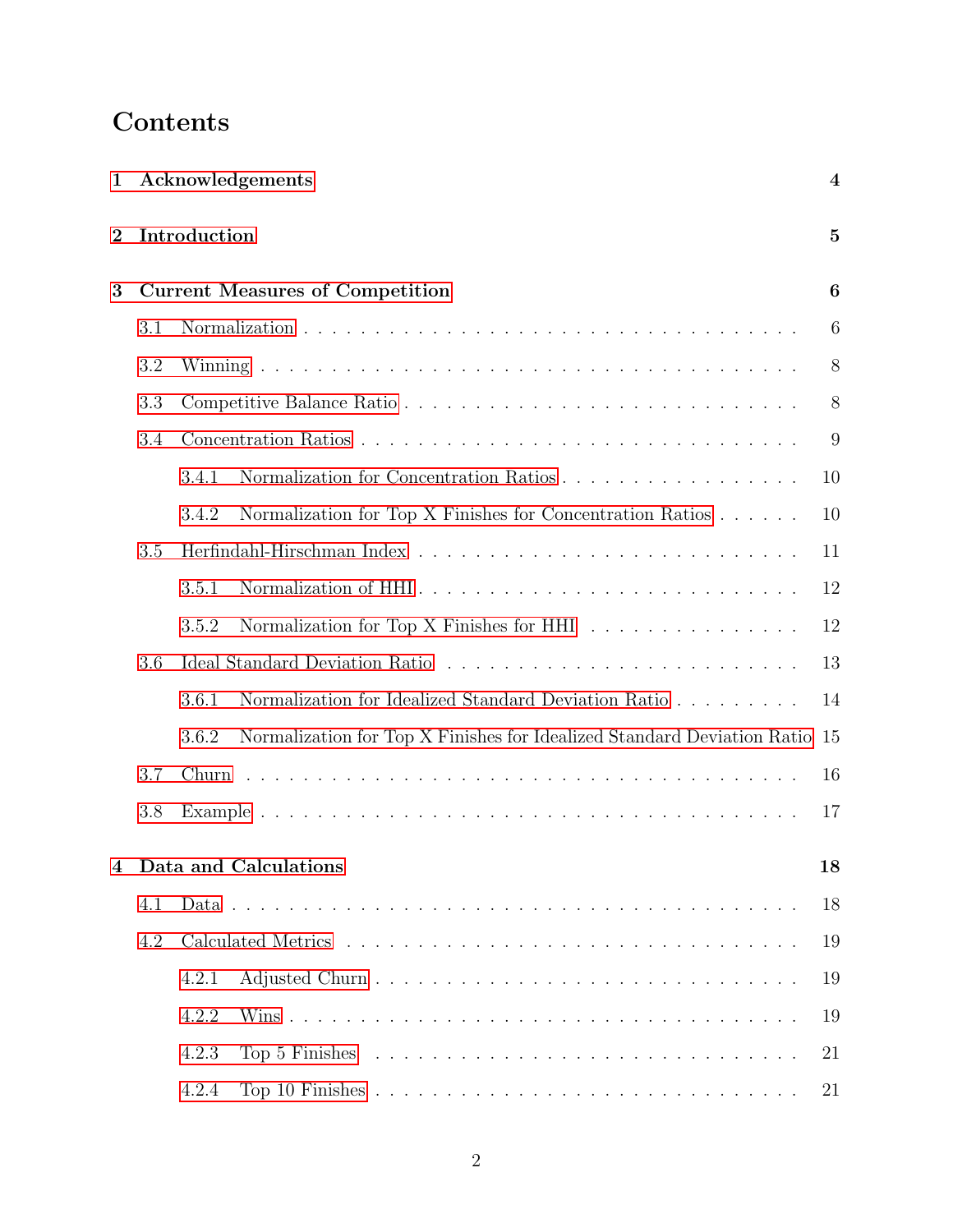| 427                |    |
|--------------------|----|
|                    |    |
| 5 Conclusions      | 28 |
| 6 Further Research | 28 |
| References         |    |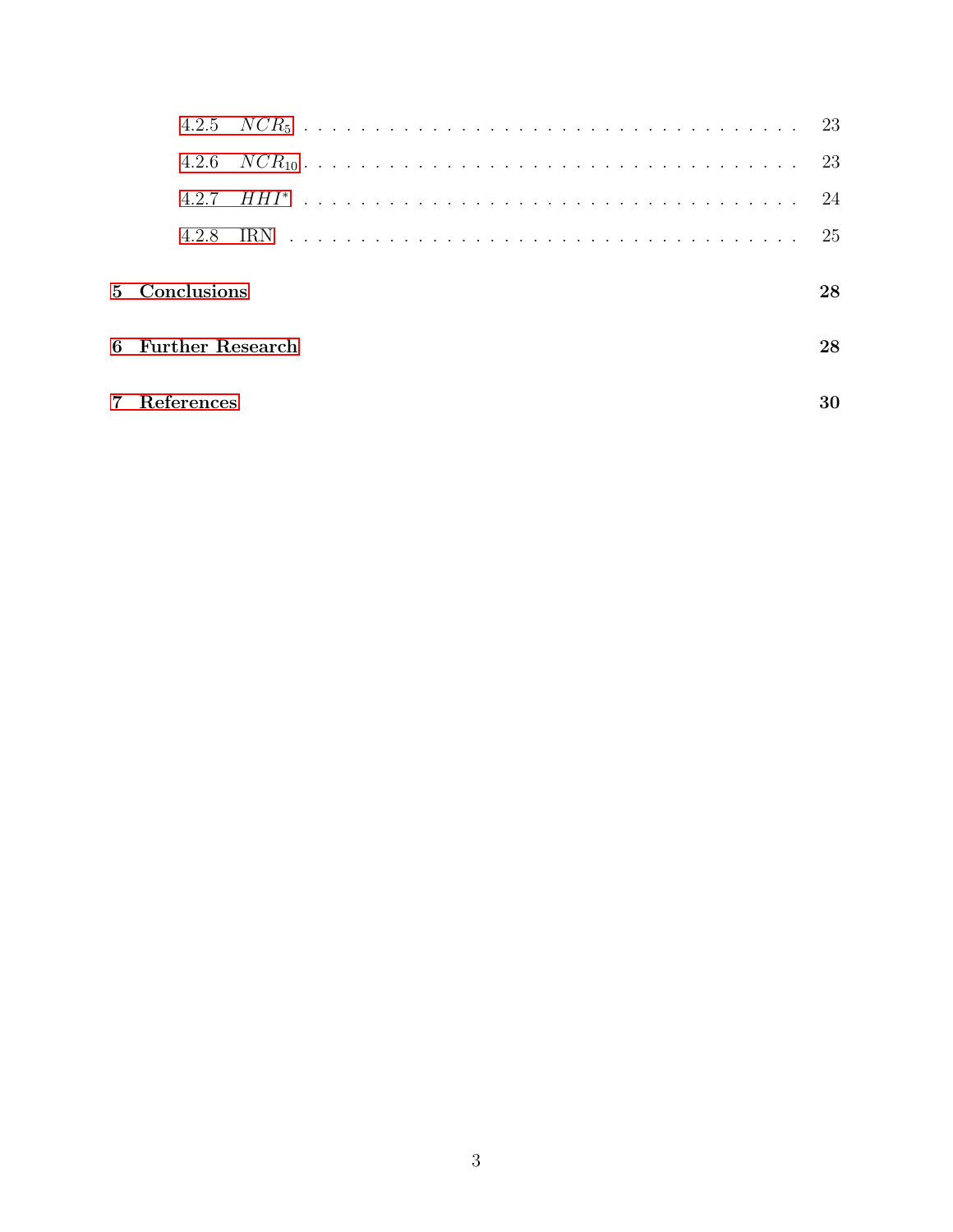## <span id="page-3-0"></span>1 Acknowledgements

I would like to thank my entire thesis committee for their assistance with both the thesis itself and my thesis presentation. Without Rebecca Pierce there is no way I would have been able to submit either on time or with this quality of work. I would like to especially thank both Drew Lazar and Todd Nesbit for their contribution; for the majority of my research it felt like I had two thesis advisors to help me with the process. Additionally, I want to thank both James McClure and Erik Nesson for their suggestions during my presentation, as well as Guy David for his assistance with determining upper and lower bounds for some of the measures.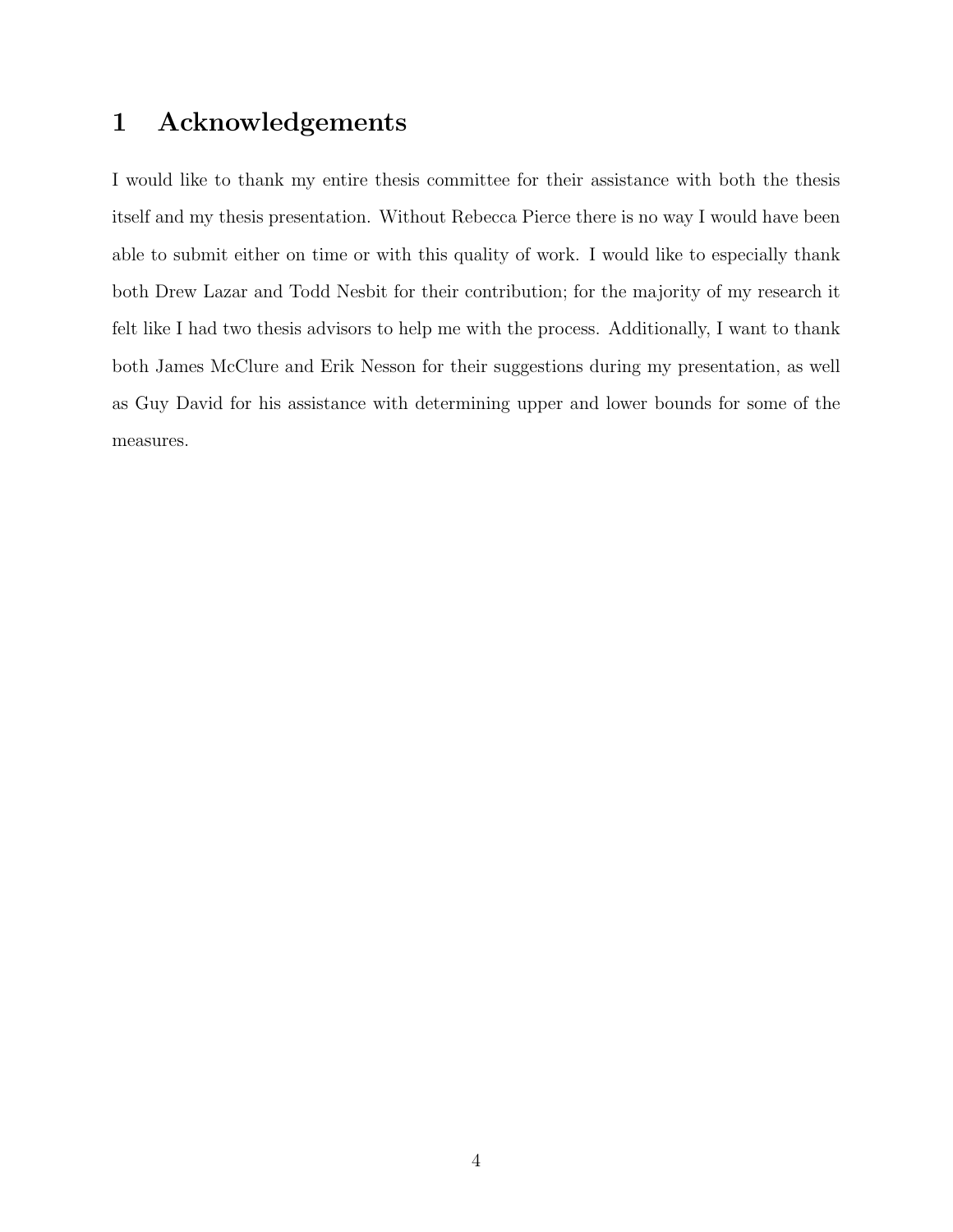## <span id="page-4-0"></span>2 Introduction

Measures of competitive balance are used to test the uncertainty of outcomes hypothesis. As is discussed by [Knowles et al.](#page-29-1) [\(1992\)](#page-29-1), the uncertainty of outcomes hypothesis is the idea that fans are more interested in watching games or races when it is more difficult to predict the outcome. In turn, fan interest translates to a higher revenue for sports leagues. In this thesis, because of a lack of data and difficulty of measurement of fan interest, I do not test the uncertainty of outcomes hypothesis. Instead, I deal with exploring seasonlong measures that are less affected by the unique issues that racing sports, specifically the National Association for Stock Car Auto Racing (NASCAR), have. Then the season-long measures can be used with some measure of "popularity" of the sport to test the uncertainty of outcomes hypothesis.

In any given race in NASCAR there are approximately 40 drivers, denoted d. These d drivers are not the same from race to race, or even year to year, which makes measuring competitive balance more complicated. For each race in the seasons considered in this thesis, drivers had to qualify by driving around the track by themselves. The top d fastest qualifying times gave the order which the drivers start in for the race that week. It is common, especially in the past, for the total number of drivers over a season,  $D$ , to be significantly higher than d.  $D$  is often significantly higher than the number of races in a year,  $N$ . Recently seasons have been  $N = 36$  races long, but they have been as short as  $N = 28$  races.

In head-to-head sports like soccer or basketball, in each competition there are two competitors with a single winner and a single loser (ignoring ties). This makes it very clear what winning means: if the opposing competitor or team lost then you won. Unlike head-to-head sports, while there is a single winner in a NASCAR race, there is more than one loser. It is reasonably clear that just because a driver does not win a particular race that does not mean they are a loser because in addition to wins, NASCAR records both top 5 and top 10 finishes. This makes it difficult to apply to NASCAR the measures of competition that are used in head-to-head sports. At least partially because of this fact, research involving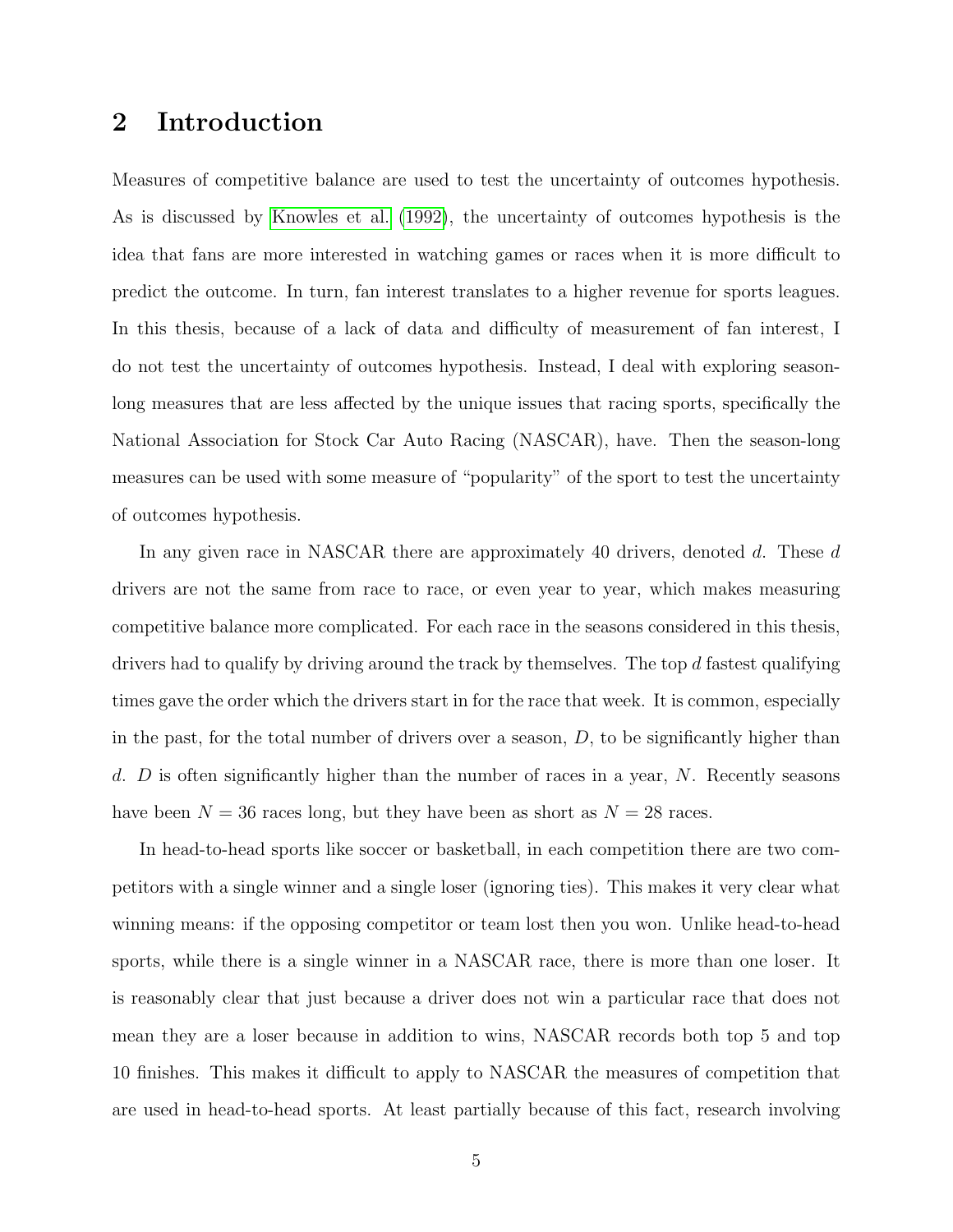competition in NASCAR often deals with individual races, by [Berkowitz et al.](#page-29-2) [\(2011\)](#page-29-2) for instance, rather than a single season-long metric. The multiple winners and non-winners in NASCAR also make it difficult to compare the level of competition to other sports.

A possible way to solve this problem is to consider more than just the winner of each race in measuring competition. In this way, generalizing commonly used measures of concentration and competition to NASCAR seasons seems appropriate. These generalized measures then allow comparisons between head-to-head sport seasons and NASCAR seasons.

## <span id="page-5-0"></span>3 Current Measures of Competition

## <span id="page-5-1"></span>3.1 Normalization

Many of the measures that I examine have upper and lower bounds that depend on the structure of the league or the season being measured. In general, however, these upper and lower bounds are achieved when wins are most or least concentrated, respectively. Normalization recasts these measures as the proportion of the linear difference between least and most competitive and thus provides comparable measures between seasons and sports leagues with different structures. After "normalization" the value of the measure will be between 0 and 1, where 0 means roughly that there is either "perfect" competition or parity in the league, and 1 means the league is not competitive at all. Formally we have

<span id="page-5-2"></span>
$$
M_N = \frac{M_C - M_{lb}}{M_{ub} - M_{lb}}
$$
\n<sup>(1)</sup>

where  $M_C$  is the calculated value for the metric,  $M_{lb}$  and  $M_{ub}$  are the theoretical lower and upper bounds, respectively, for the measure, and  $M_N$  is the normalized value for the metric. This properly scales the value of the measure into the interval [0,1].

The distribution of wins that gives  $M_{ub}$  or  $M_{lb}$  is the same for each of the measures discussed below. When all the races are won by a single driver for example, then the variance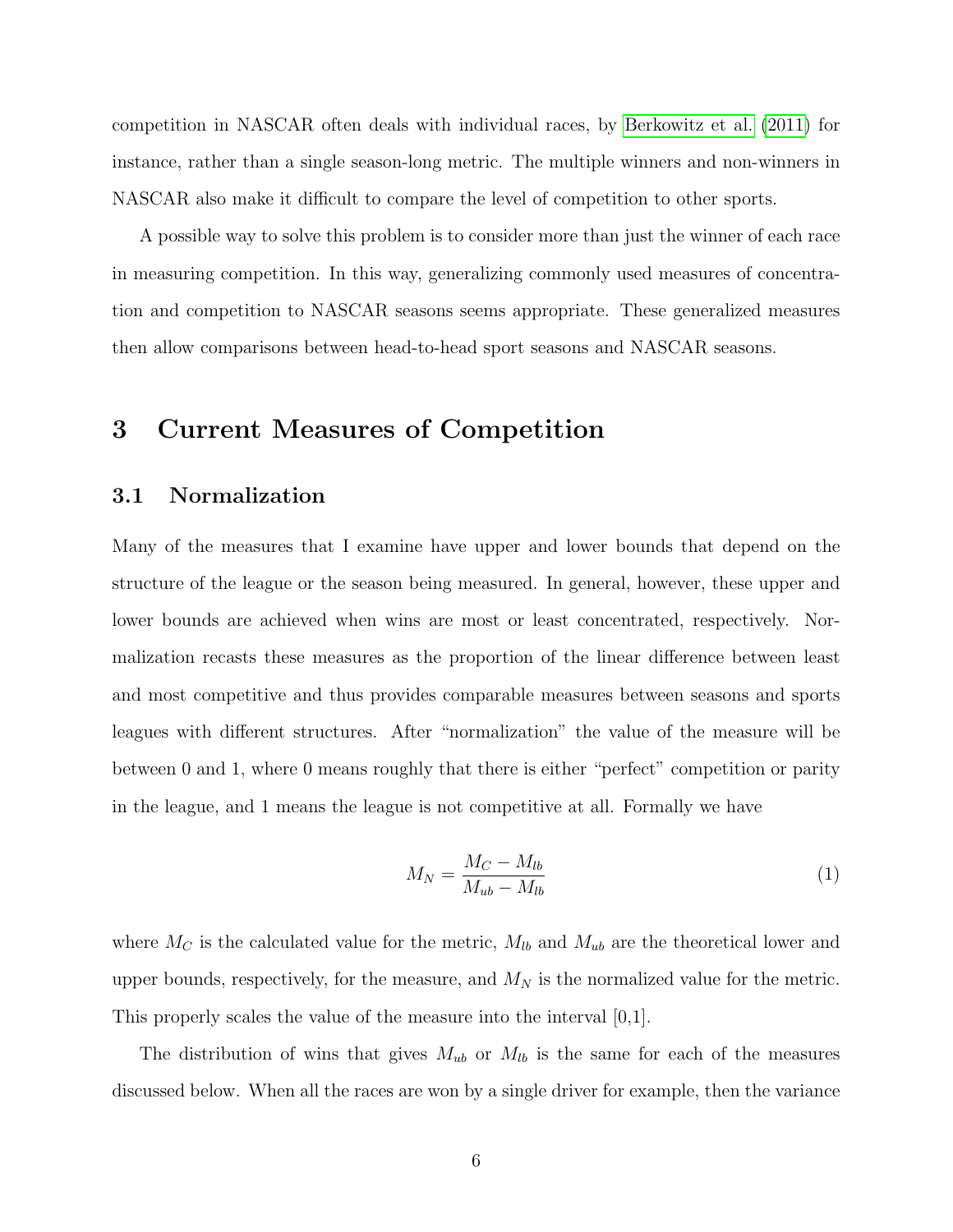in wins is the highest, and the values of the measures of competition are maximized. This can be seen as follows, where  $W$  has the empirical distribution of wins in the league among the  $D$  drivers over  $N$  races:

<span id="page-6-2"></span>
$$
Var(W) = \frac{\sum_{i=1}^{D} (W_i - \frac{N}{D})^2}{D} = \frac{\sum_{i=1}^{n} (W_i^2 - 2 \cdot W_i \cdot \frac{N}{D} + \frac{N^2}{D^2})}{D} = \frac{\sum_{i=1}^{n} W_i^2 - \frac{N^2}{D}}{D}
$$
(2)

where  $W_i$  is the number of races won by driver i for  $i = 1, \ldots, D$ .  $Var(W)$  is maximized when  $\Sigma_{i=1}^D W_i^2$  is maximized, which is when  $W_i = N$  for some *i*. Similarly, when the number of wins are spread out as evenly as possible, the variance is minimized, and the value of the measures of competition will be minimized as well.

A difference between normalizing the measures being looked at when considering top X finishes with  $X > 1$  instead of wins  $(X = 1)$  is that there is often more total top X finishes,  $N \cdot X$  in fact, than there are drivers. To determine the lower bound for these measures I will assign wins to each driver as evenly as possible, since unless  $D$  divides  $N \cdot X$  not every driver will have the same number of wins. Since drivers can only earn whole wins and not fractions, set

<span id="page-6-0"></span>
$$
q = \left\lfloor \frac{X \cdot N}{D} \right\rfloor \tag{3}
$$

<span id="page-6-1"></span>
$$
r = mod(X \cdot N, D) \tag{4}
$$

This will then indicate that a league that has  $D - r$  drivers with q wins and r drivers with  $q + 1$  wins will have the lowest variance and concentration of wins.

One downside of normalization is a potential loss of too much information. If each of the terms in [\(1\)](#page-5-2) have a factor in common, then that factor is lost after normalization. For many of the measures,  $D$  or  $N$  is a factor that gets lost, which is part of the goal of normalization since it removes some of the yearly characteristics of the league. If, on the other hand, the terms are a ratio of some calculated values to a fixed value as in section [3.6,](#page-12-0) the fixed value is lost. I later propose a solution for this case.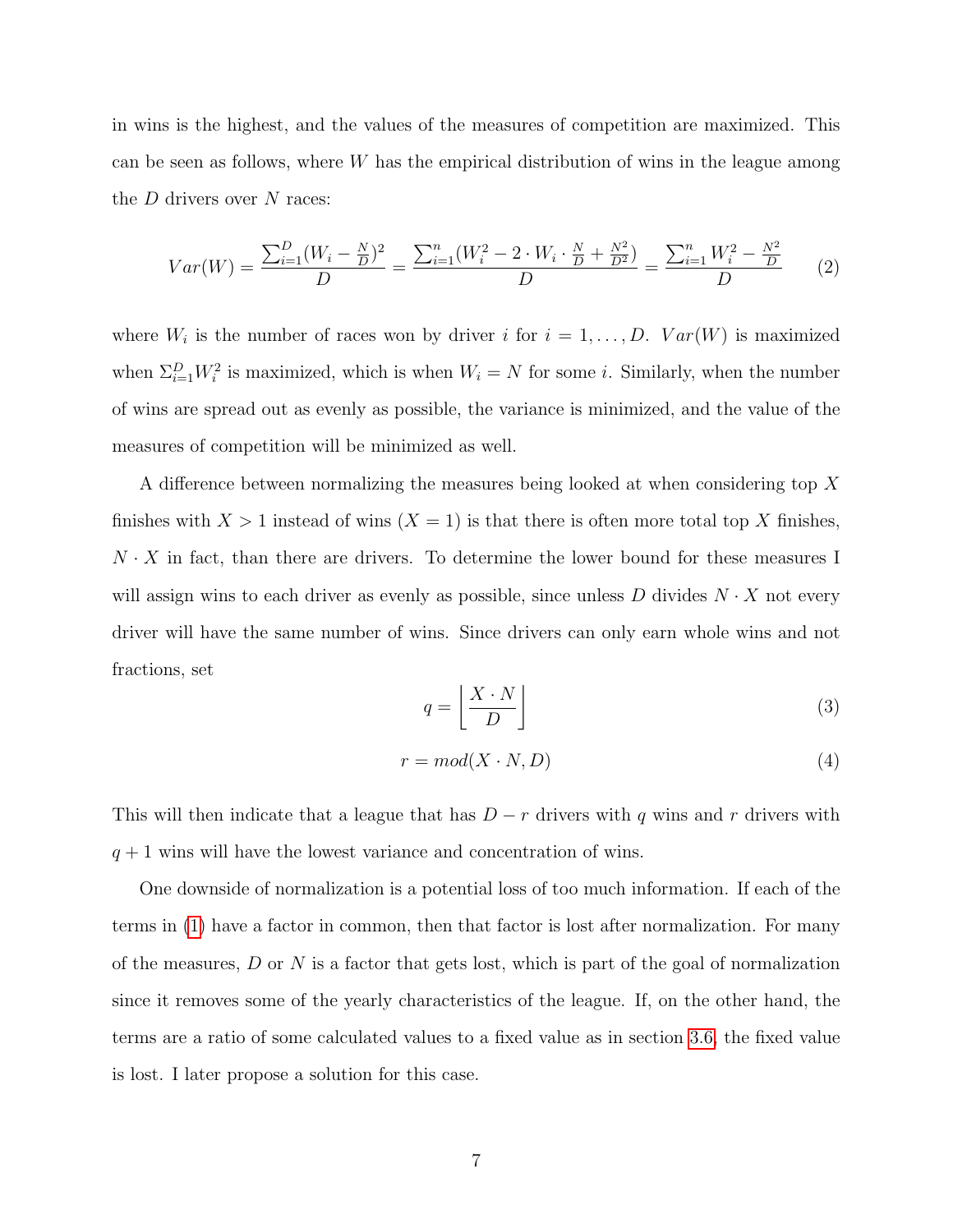## <span id="page-7-0"></span>3.2 Winning

In all traditional measures of competition, either number of wins or winning percentage is used. This leads to an important distinction between NASCAR and head-to-head sports in which these measures are used: a race in NASCAR has more than one non-winner. In this thesis I calculate these measures not just in the traditional sense of winning, but if a top five or top ten finish is considered winning as well. While seemingly arbitrary, these definitions of "winning" have a basis in the sport since the top five and top ten finishes are recorded in the yearly data and in the NASCAR Hall of Fame data, [NASCAR](#page-29-3) [\(2019\)](#page-29-3). For instance, in the NASCAR Hall of Fame profile for Alan Kulwicki, the discussion of his 1992 season includes an emphasis on his "11 top fives and 17 top 10s" during the season as being instrumental in his championship victory.

It should be noted that this is not the only, or perhaps not even the most intuitive, way to generalize winning. In the structure that I propose, the top  $X$  finishing drivers in each race effectively receives 1 point while every other driver receives no points. There is no reason, other than simplicity, that each finish could receive some non-zero amount of points instead. I want to emphasize, however, that using this method makes a stronger assumption than the one I chose to explore. For these points, a weighting scheme must assign a point value for each position. Without data to test the uncertainty of outcomes hypothesis, any weighting system will be arbitrary with no way to determine whether a particular choice for weights is better or worse than any other.

## <span id="page-7-1"></span>3.3 Competitive Balance Ratio

The competitive balance ratio  $(CBR)$  defined by [Humphreys](#page-29-4) [\(2002\)](#page-29-4) is a common way to measure competition in a sports league, and it is calculated as

$$
CBR = \frac{\overline{\sigma}_T}{\overline{\sigma}_N} \tag{5}
$$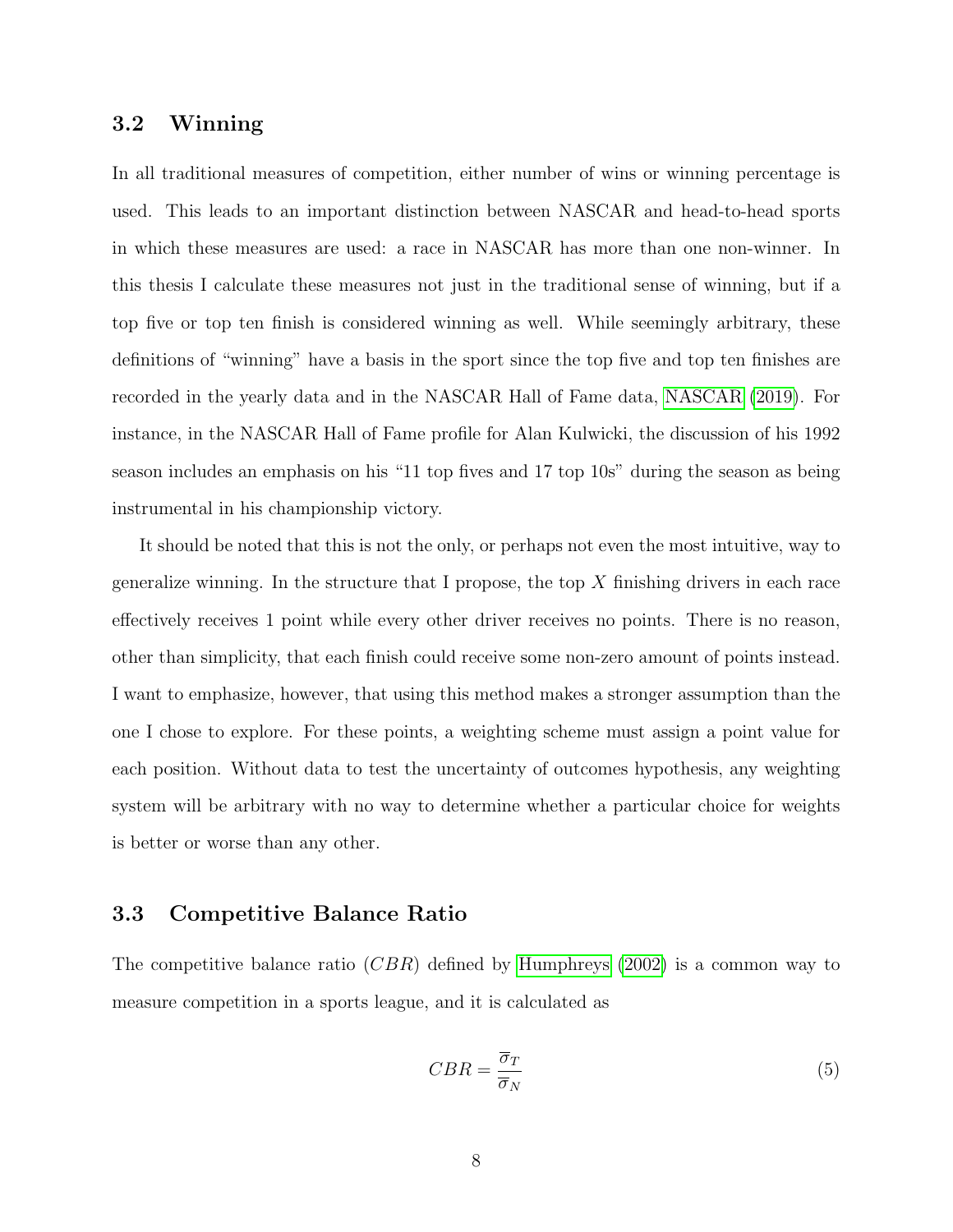where  $\overline{\sigma}_T$  is the mean of the standard deviations of wins for the teams/drivers in a league over time and is calculated as the mean over the  $i$  years of the following:

$$
\sigma_{T,i} = \sqrt{\frac{\sum_{t=1}^{T} (wpect_{i,t} - \overline{wpect_i})^2}{T}}
$$
(6)

where T is the number of years in the league being used and  $wpt_{i,t}$  is the percentage of races driver i won in year t.  $\overline{\sigma}_N$  is the mean of the standard deviations of winning percentages for the league in each year, and is traditionally calculated as

$$
\sigma_{D,i} = \sqrt{\frac{\sum_{i=1}^{D} (wpet_{i,t} - .500)^2}{D}}
$$
\n(7)

where  $D$  is the number of competitors in year  $t$ .

This measure, as is, is not appropriate to measure competition in individual NASCAR seasons. First of all, it measures competition over time instead of a single season. Secondly, since the same drivers are not driving each year it becomes much more difficult to normalize. Finally, the .500 in the calculation for  $\sigma_{D,i}$  would change to be the average winning percentage for drivers in year  $t$ , but that will change from year to year with the number of drivers. Thus, while  $CBR$  is an important and common measure for competition over time, I will not be calculating CBR in this thesis.

### <span id="page-8-0"></span>3.4 Concentration Ratios

A common, and easy to understand, measure of competition is the concentration ratio. The concentration ratio is simply the percentage of races won by the drivers who won the most races. For a league of size  $D$ , where the drivers are ranked from 1 to  $D$  in descending order of wins, the concentration ratio for the top  $k < D$  drivers,  $CR_K$ , is

$$
CR_k = \frac{\sum_{i=1}^{k} wins_i}{\sum_{i=1}^{D} wins_i}
$$
\n
$$
(8)
$$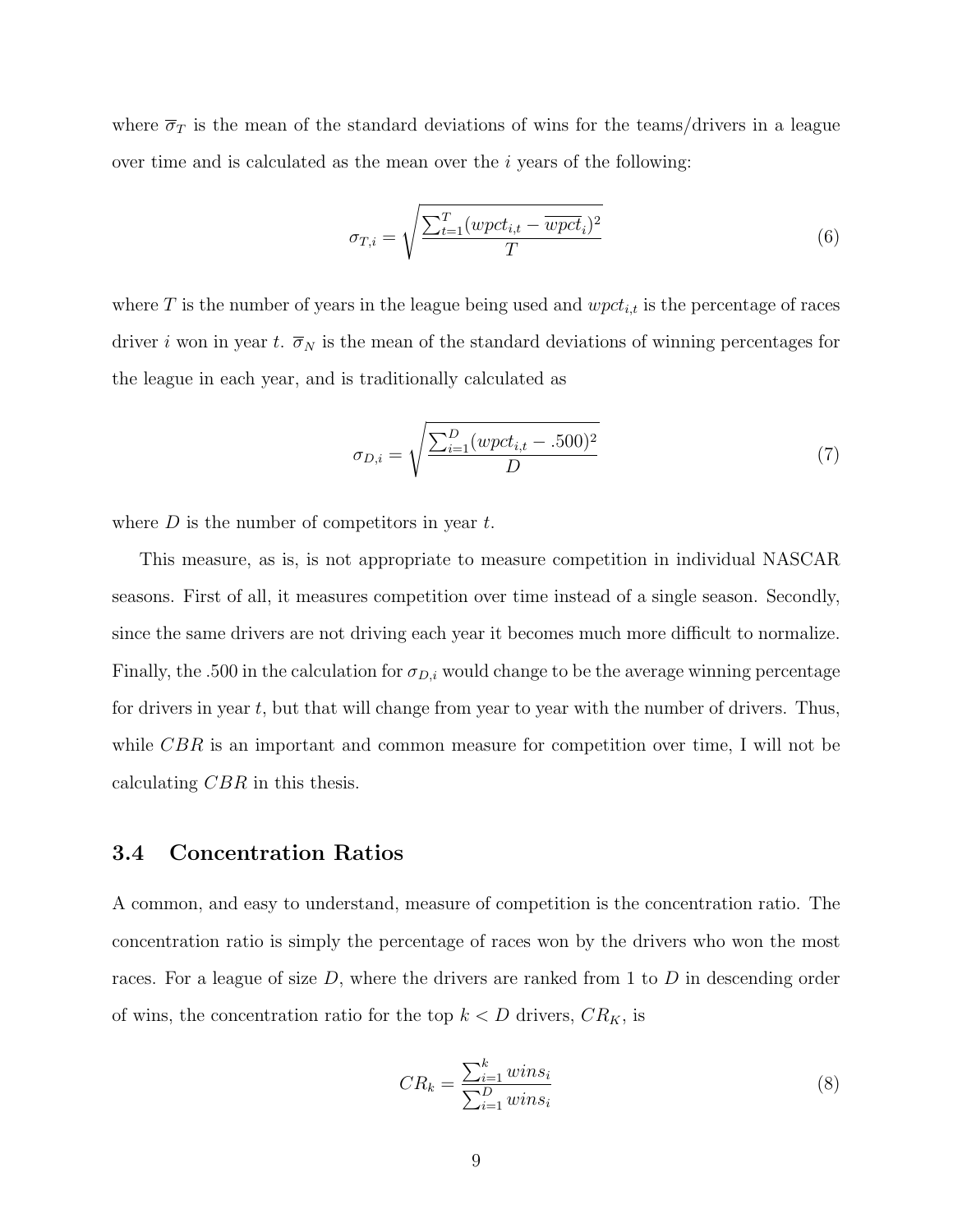#### <span id="page-9-0"></span>3.4.1 Normalization for Concentration Ratios

As previously discussed in section [3.1,](#page-5-1) it is important to normalize this measure, and it was shown by [Manasis et al.](#page-29-5) [\(2011\)](#page-29-5) that a normalized concentration ratio for the top  $k$  drivers,  $NCR_k$ , can be defined as follows:

$$
NCR_k = \frac{CR_k - CR_{k_{lb}}}{CR_{k_{ub}} - CR_{k_{lb}}}
$$
\n
$$
(9)
$$

where  $CR_{k_{ub}}$  and  $CR_{k_{lb}}$  are the upper and lower bounds for  $CR_k$ , respectively. We then have  $0 \leq NCR_k \leq 1.$ 

The upper bound occurs when the top k drivers combine to win every race. The lower bound occurs when each of the top  $k$  drivers each has exactly 1 win. Thus,

<span id="page-9-2"></span>
$$
NCR_k = \frac{CR_k - \frac{k}{N}}{1 - \frac{k}{N}}
$$
\n<sup>(10)</sup>

where  $N$  is the number of races in a particular season.

#### <span id="page-9-1"></span>3.4.2 Normalization for Top X Finishes for Concentration Ratios

The upper bound for  $CR_K$  is as follows:

<span id="page-9-3"></span>
$$
CR_{k_{ub}} = \min\{1, \frac{k}{X}\}\tag{11}
$$

and this upper bound occurs when all of the top  $X$  finishes belong to  $k$  drivers. As can be seen above in [\(10\)](#page-9-2) and [\(11\)](#page-9-3), if  $X > k$ , then the maximum proportion of top X finishes from the k drivers is  $\frac{N \cdot k}{N \cdot X} = \frac{k}{X}$  where N is the number of races in the season.

The lower bound for  $CR_k$  is only slightly more difficult to determine. Using the definitions of q and r from  $(3)$  and  $(4)$ , we have:

$$
k > r \Rightarrow CR_{k_{lb}} = \frac{1}{N \cdot X} \cdot \left[ (k - r) \cdot q + r \cdot (q + 1) \right] = \frac{k \cdot q + r}{N \cdot X} \tag{12}
$$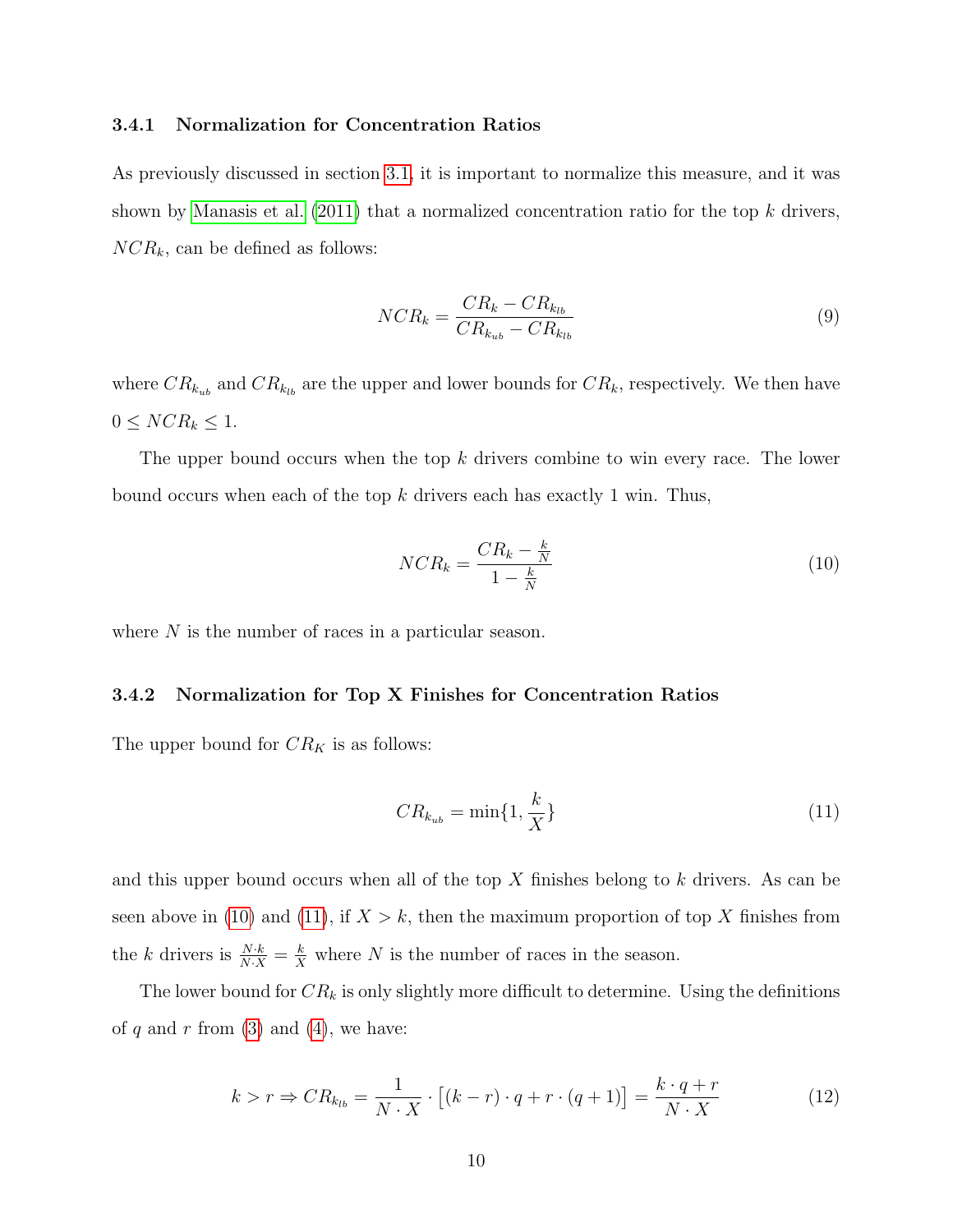$$
k \le r \Rightarrow CR_{k_{lb}} = \frac{k \cdot (q+1)}{N \cdot X} \tag{13}
$$

 $CR_k$  does, however, have downsides. First of all, the choice of k is completely arbitrary. Additionally,  $CR_k$  and  $NCR_k$  only directly take into account the actual performance of k drivers in the league and not the distribution of wins among the remaining drivers. The next measure of competition does a better job of taking the performance of all the drivers in a season.

## <span id="page-10-0"></span>3.5 Herfindahl-Hirschman Index

The Herfindahl-Hirschman Index (HHI) is a common way to measure concentration of revenue in an industry or wins in a league.  $HHI$  is the sum of squared winning percentages for every driver in the league and thus, unlike the concentration ratio, directly takes into account every driver's performance. For a league with D drivers, let  $wpct_i$  be the winning percentage (races won divided by total races in a season) for each driver  $i = 1, \ldots, D$ . HHI is then defined as

$$
HHI = \sum_{i=1}^{D} wpet_i^2.
$$
 (14)

Squaring the winning percentages causes  $HHI$  to be bounded between 0 and 1, but there are also upper and lower bounds which are based on the highest winning percentage. These bounds are

$$
0 < wpt_{max}^2 \le HHI \le wpt_{max} \le 1
$$

Since at least one competitor has a non-zero winning percentage we have  $0 < HHI$ , as above. It is noted by [Depken](#page-29-6) [\(1999\)](#page-29-6) that this strict inequality can be removed by subtracting the minimum possible value of  $HHI$ , which we will call  $HHI_{lb}$ . HHI adjusted in this way is called  $dHHI$  and is defined as

$$
dHHI = HHI - HHI_{lb} = \sum_{i=1}^{D} wpct_i^2 - HHI_{lb}.
$$
\n(15)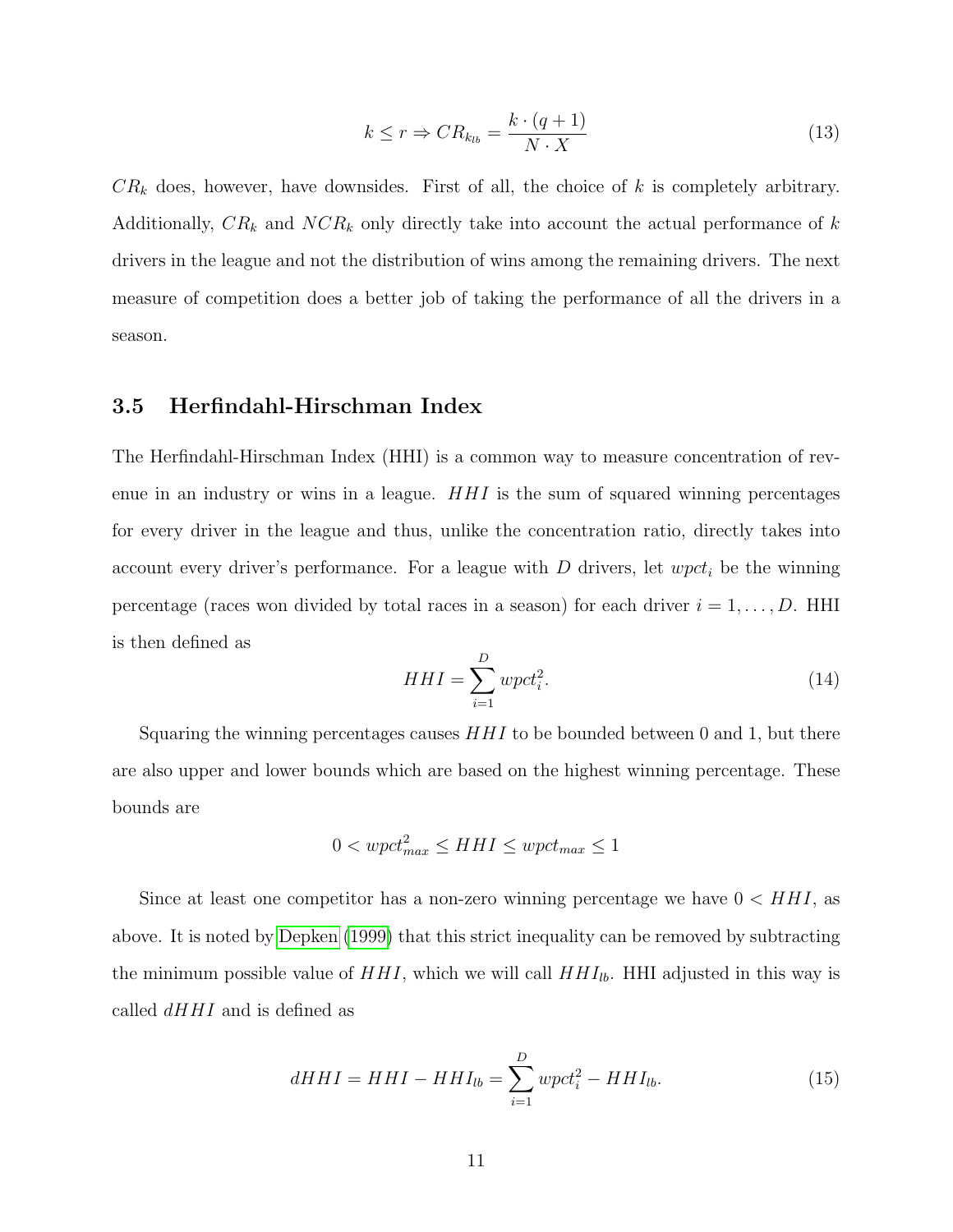### <span id="page-11-0"></span>3.5.1 Normalization of HHI

For  $HHI$ , we have the straightforward upper and lower bounds as

$$
HHI_{lb} = \frac{1}{D} \tag{16}
$$

$$
HHI_{ub} = 1\tag{17}
$$

where the lower bound occurs if each of the N races has a unique winner. The upper bound represents each race being won by the same driver.  $HHI$  normalized, denoted as  $HHI^*$ , is then

$$
HHI^* = \frac{HHI - \frac{1}{D}}{1 - \frac{1}{D}}.\t(18)
$$

### <span id="page-11-1"></span>3.5.2 Normalization for Top X Finishes for HHI

When we change the definition of winning for a driver to finishing in the top  $X$  positions, HHI then no longer measures sum of squared winning percentages. It is instead the sum of squared percentages of each driver's share of top X finishes. That is,

$$
HHI = HHI = \sum_{i=1}^{D} wpet_i^2
$$

with  $wpct_i = \frac{f_i}{X \cdot N}$  where  $f_i$  is the number of top X finishes for driver i. If a driver i had a top X finish in each race then  $wpc$   $t_i = \frac{1}{x}$  $\frac{1}{X}$ . Thus, we have the straightforward upper bound as

$$
HHI_{ub} = \sum_{i=1}^{X} \left(\frac{1}{X}\right)^2 = \frac{1}{X}
$$
 (19)

which occurs when the top  $X$  drivers are the same for each race. The lower bound is more involved, but similar to the derivation for  $CR_k$ . Using the definitions of q and r from [\(3\)](#page-6-0)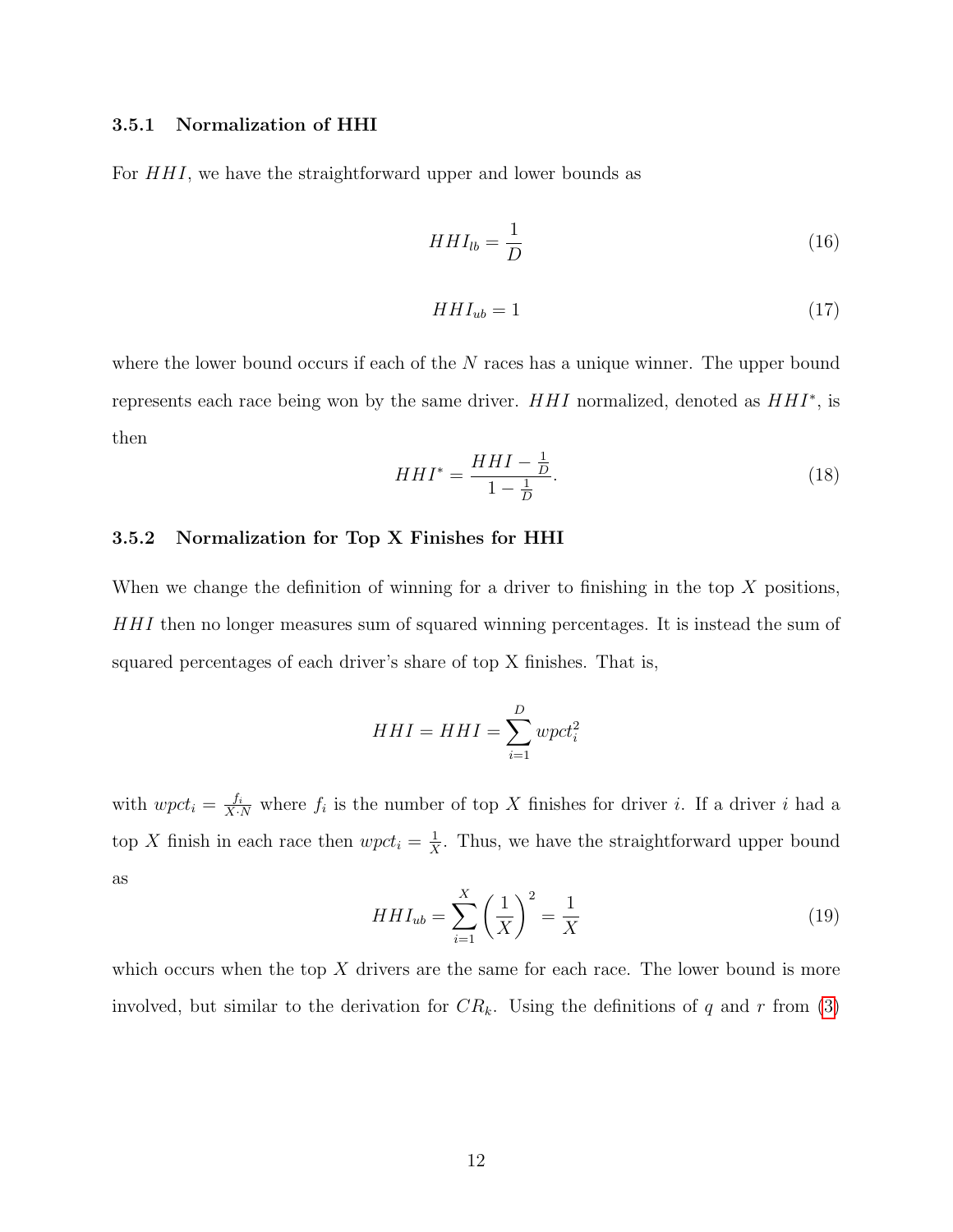and  $(4)$ , the lower bound for  $HHI$  is

$$
HHI_{lb} = \sum_{i=1}^{D-r} \left(\frac{q}{N \cdot X}\right)^2 + \sum_{i=1}^r \left(\frac{q+1}{N \cdot X}\right)^2.
$$
 (20)

Unfortunately,  $dHHI$  then has the opposite issue of  $HHI$ : instead of  $0 < HHI \leq 1$  we have  $0 \leq dHHI < 1$ . This is corrected by [Owen et al.](#page-30-0) [\(2007\)](#page-30-0) by simply dividing  $dHHI$  by its range,  $HHI_{ub} - HHI_{lb}$ , and the new measure is referred to as  $HHI^*$ , which is defined as

$$
HHI^* = \frac{HHI - HHI_{lb}}{HHI_{ub} - HHI_{lb}} = \frac{\sum_{i=1}^{D} wpet_i^2 - HHI_{lb}}{HHI_{ub} - HHI_{lb}}
$$
(21)

where  $HHI_{lb}$  depends on the size and structure of the league, and  $HHI_{ub}$  is always 1 for  $D \geq X$ . While HHI (and by extension dHHI and HHI<sup>\*</sup>) is easy to both calculate and understand, it only considers competitors in the league with a non-zero winning percentage. This means that  $HHI$  does not capture the fact that in NASCAR there are a lot of drivers each season that do not win a single race. The next measure captures this information, but since it can be shown to be a function of  $HHI$ , it possibly does not provide any extra useful information.

### <span id="page-12-0"></span>3.6 Ideal Standard Deviation Ratio

A third commonly used measure of competition, defined in [Fort and Quirk](#page-29-7) [\(1995\)](#page-29-7), for a single season is the ratio of actual standard deviation of win percentages,  $\sigma_A$ , to the standard deviation of win rates in an "ideal" league,  $\sigma_I$ . This ratio, denoted as IR for idealized standard deviation ratio, is calculated as

$$
IR = \frac{\sigma_A}{\sigma_I} = \sqrt{\frac{\sum_{i=1}^{D} (wpct_i - \mu_{wpct})^2}{D}} \cdot \frac{1}{\sigma_I}
$$
 (22)

where  $wpet_i$  is the win percentage for driver  $i = 1, \ldots, D$  and  $\mu_{wpet}$  is the mean winning percentage in the league.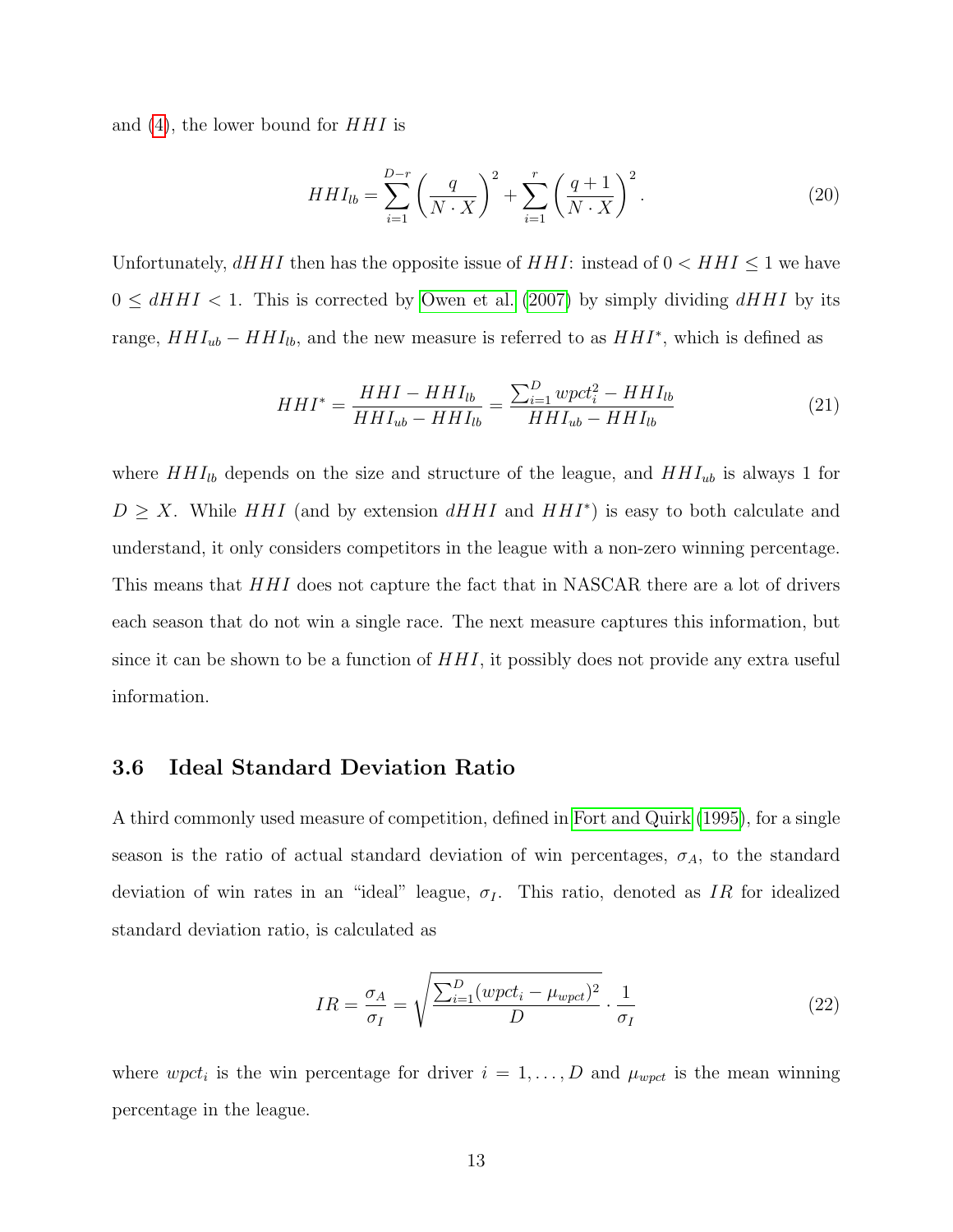#### <span id="page-13-0"></span>3.6.1 Normalization for Idealized Standard Deviation Ratio

It is a little more involved to normalize  $IR$  than the other ratios. The ratio could equal zero (when the teams are at parity in terms of wins), but that would imply that the league is more competitive than in the "ideal" case. While empirically unlikely to occur, it would be preferrable for all values of IR with  $\sigma_A < \sigma_I$  to be mapped to 0, so I normalize IR in the following way

$$
IR_N = \frac{\max\{IR, 1\} - 1}{IR_{ub} - 1}
$$
\n(23)

where  $IR_N$  is the normalized value,  $IR$  is the calculated value, and  $IR_{ub}$  is the upper bound for IR. An additional benefit of normalizing in this way is that  $\sigma_I$  does not get normalized out in the calculation. As discussed in section [3.1,](#page-5-1) some characteristics of the league we would like normalized out, like N or D. If  $\sigma_I$  is normalized out then the only item actually being measured is the standard deviation of wins in the league.

For any particular league  $\sigma_I$  is a constant, and in other sports it is much easier to derive. The assumption that drives the derivation is that in an "ideal" league each competitor has an equal chance to win each competition. Thus, the number of wins for a particular driver, W, is a binomial random variable with number of trials being the number of races that driver participated in and the probability of success being  $\frac{1}{d}$  where d is the number of drivers per race. If we let  $WP = \frac{1}{N}$  $\frac{1}{N} \cdot W$  where N is the number of races that the driver participated in, then  $WP$  is the distribution of win percentage for a driver in an "ideal" league. The calculation for  $\sigma_I$  is then

$$
\sigma_I = \sqrt{Var(WP)} = \sqrt{\frac{1}{N^2}Var(W)} = \sqrt{\frac{1}{N^2} \cdot N \cdot \frac{1}{d} \cdot \frac{d-1}{d}} = \sqrt{\frac{d-1}{N \cdot d^2}} \tag{24}
$$

Since  $\sigma_I$  does not depend on the data, to normalize IR we only need to consider the upper and lower bounds for  $\sigma_A$ . As discussed above, while  $\sigma_A < \sigma_I$  is possible, I set the minimum for  $IR$  to be 1. Clearly variance is maximized if a single driver won every race, so thus we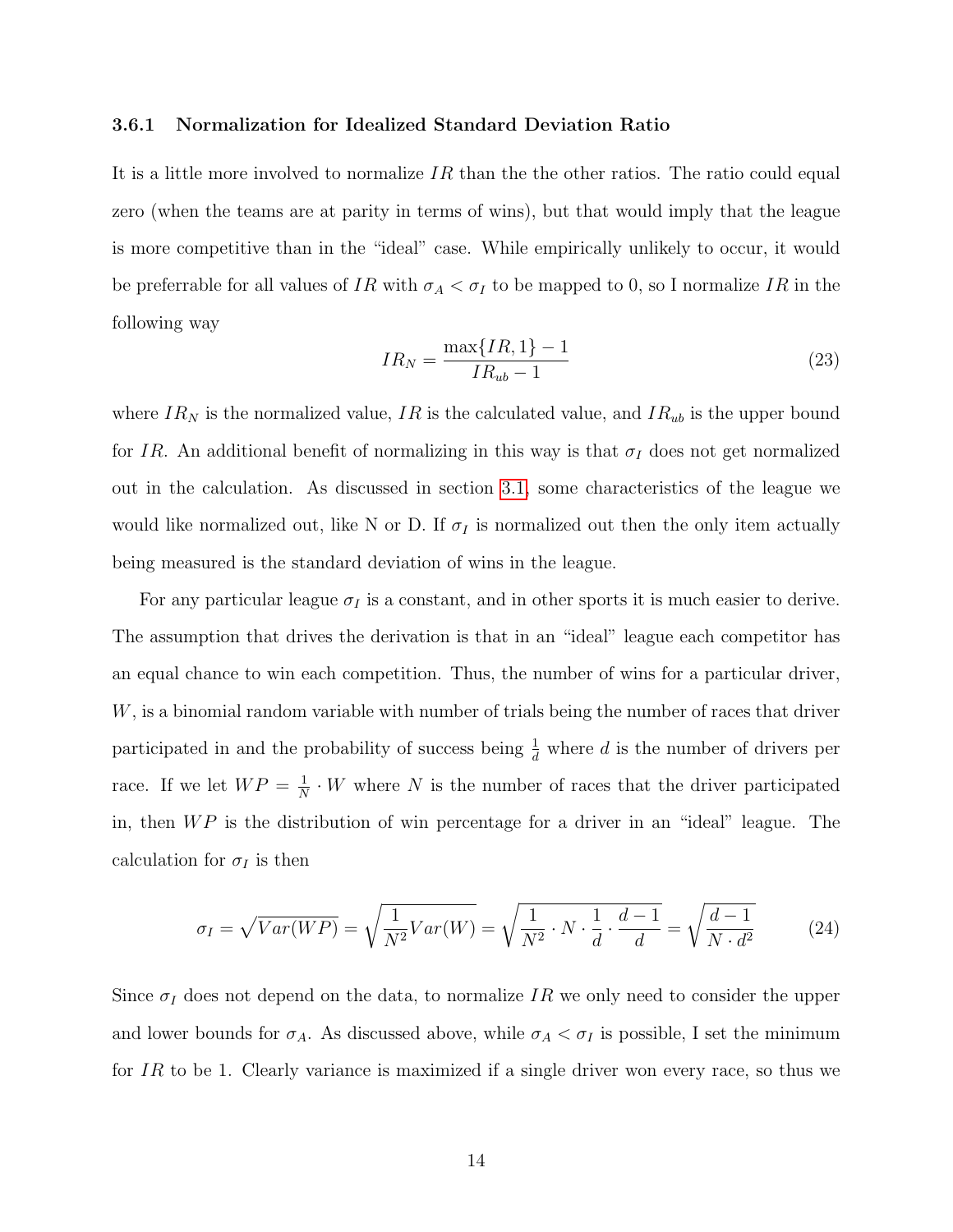have:

$$
IR_{ub} = \sqrt{\frac{(D-1)\overline{\mu}_{wpet}^2 + (1-\overline{\mu}_{wpet})^2}{D}} \cdot \frac{1}{\sigma_I}
$$
 (25)

The normalization of IR is then

$$
IR_N = \frac{\max\{IR, 1\} - 1}{\sqrt{\frac{(D-1)\overline{\mu}_{wpet}^2 + (1 - \overline{\mu}_{wpet})^2}{D} \cdot \frac{1}{\sigma_I} - 1}}\tag{26}
$$

The upper bound is obtained when the variance of win percentages is maximized, which can be seen from [\(2\)](#page-6-2) replacing W, the distribution of wins, with  $WP$ , the distribution of win percentages.

#### <span id="page-14-0"></span>3.6.2 Normalization for Top X Finishes for Idealized Standard Deviation Ratio

Again, the lower bound is being set to 1 for the purposes of this thesis. The upper bound, which occurs when the top  $X$  drivers are the same for each race, is calculated as follows:

$$
IR_{N_{ub}} = \sqrt{\frac{\sum_{i=1}^{X} (1 - \overline{wpot})^2 + \sum_{i=1}^{D-X} \cdot (0 - \overline{wpot})^2}{D}} = \sqrt{\frac{X \cdot (1 - \overline{wpot})^2 + (D - X) \cdot \overline{wpot}^2}{D}}
$$
(27)

It has been shown by [Depken](#page-29-6) [\(1999\)](#page-29-6) that the standard deviation of winning percentage within a head-to-head sports league is a function of the positive square root of HHI, which also holds for NASCAR. This should be obvious;  $HHI$  is the sum of squared winning percentages and IR involves the standard deviation of winning percentages. Thus, while IR is influenced by a large number of competitors with win percentages of zero (an issue with  $HHI$  and  $CR_K$ for NASCAR as seen above), it is a more difficult measure to interpret while being a function of an easier to interpret measure.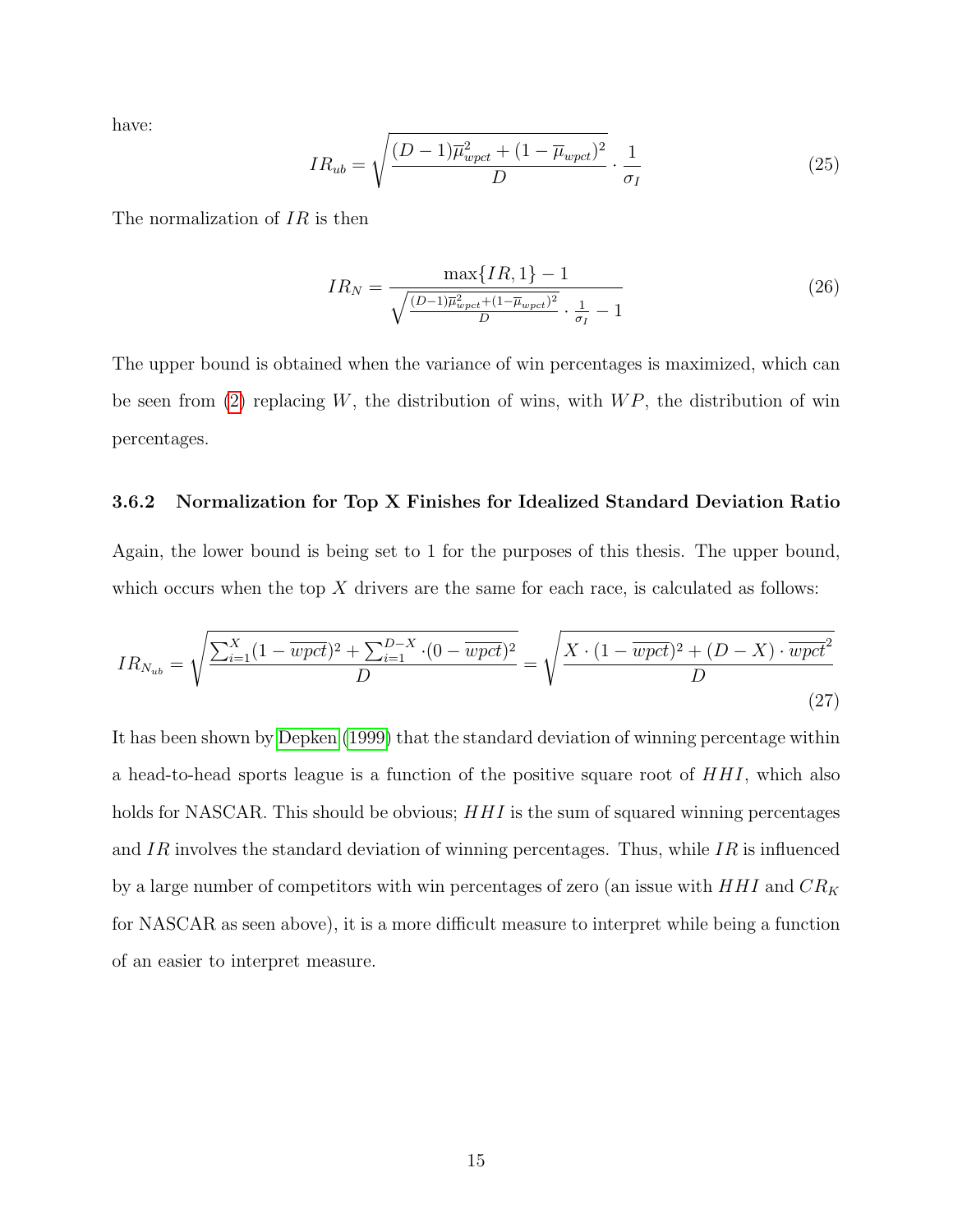## <span id="page-15-0"></span>3.7 Churn

The final measure, churn, is calculated as

$$
CHURN_t = \frac{\sum_{i=1}^{d} |f_{i,t} - s_{i,t}|}{d}
$$
\n(28)

where d is the number of drivers in race i,  $f_{i,t}$  is the finishing position of driver i in race t, and  $s_{i,t}$  is the starting position of driver i in race t. As with the other measures, a normalized, or "adjusted", churn has been developed by [Mizak et al.](#page-29-8) [\(2007\)](#page-29-8). To be consistent with the other measures, take the difference between one and  $CHURN<sub>t</sub>$  so that zero represents a perfectly competitive race and one represents a race that is not competitive at all.  $ADJCHURN<sub>t</sub>$  is then

$$
ADJCHURN_t = 1 - \frac{CHURN_t}{MAXCHURN_t} = 1 - \frac{\sum_{i=1}^{d} |f_{i,t} - s_{i,t}|}{n} \cdot \frac{1}{MAXCHURN_t}
$$
(29)

where  $MAXCHURN_t$  is the upper bound for churn in race t. It was shown by [Mizak et al.](#page-29-8) [\(2007\)](#page-29-8) that for a race with an even number of drivers

$$
MAXCHURN_t = \frac{d}{2}
$$
\n(30)

and for a race with an odd number of drivers

$$
MAXCHURN_t = \frac{d^2 - 1}{2 \cdot d}.\tag{31}
$$

[Berkowitz et al.](#page-29-2) [\(2011\)](#page-29-2) stated that the previous measures discussed are not appropriate when viewing a single NASCAR race. However in this analysis competitiveness of the season as a whole is of concern; thus, the mean for each season is represented by ADJCHURN and calculated as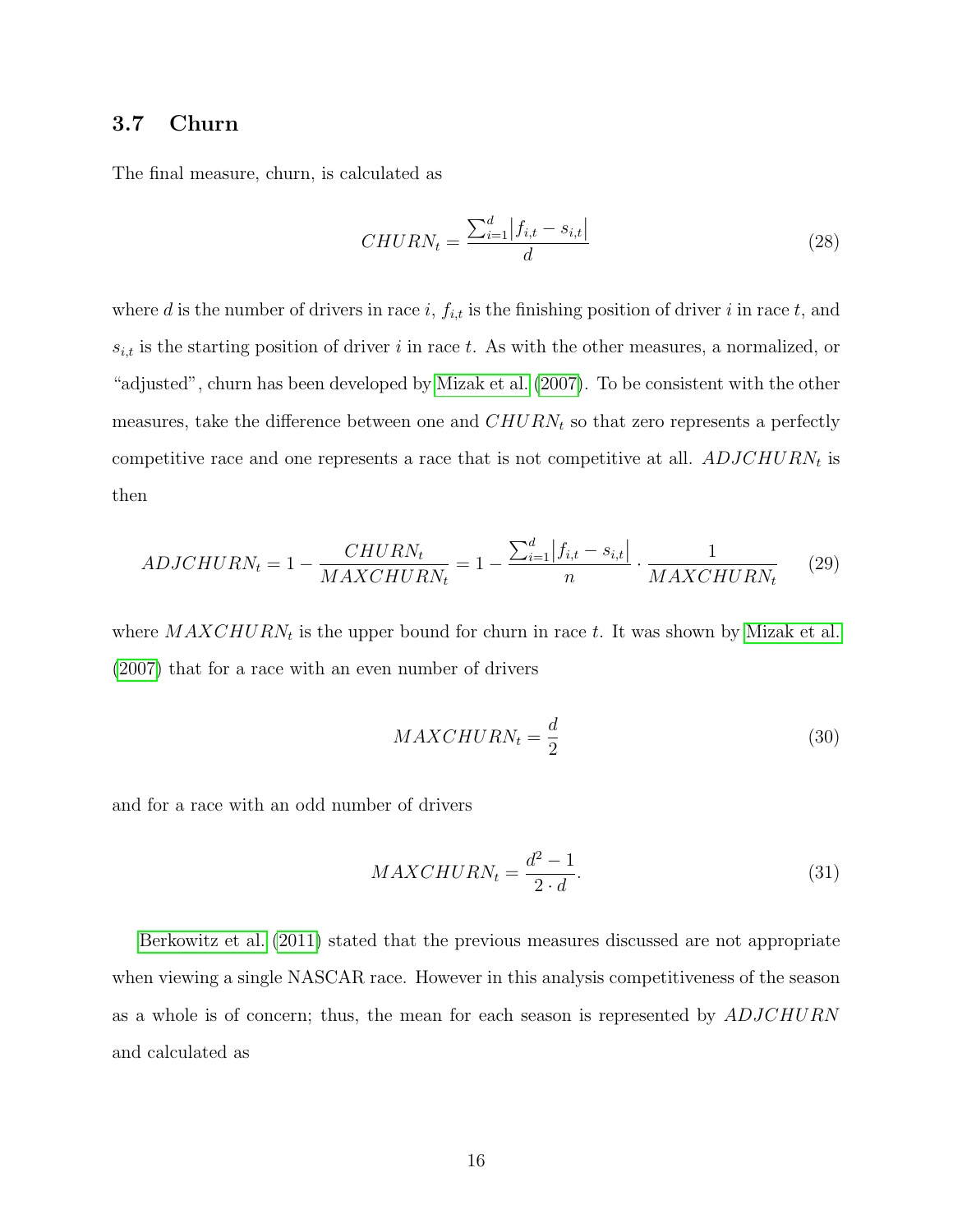$$
ADJCHURN = \frac{\sum_{i=1}^{N} ADJCHURN_t}{N}.
$$
\n(32)

### <span id="page-16-0"></span>3.8 Example

For the non-churn measures of competition discussed above, it is possibly not immediately clear how different the values of the measures could be, before and after normalization. As an illustration, consider a league where the number of races,  $N$ , the number of drivers,  $D$ , and the the number of drivers per race,  $d$ , are all equal to five. As discussed in [3.4,](#page-8-0) the value of k in  $CR_k$  is arbitrary, so consider  $CR_2$ . This choice is reasonable because 3 would be over half the total number of drivers and 1 is just the concentration of wins for the single best driver. Table [1](#page-16-1) illustrates a possible way the wins could be distributed in the 5 races. Here

| Driver         | $\rm R_1$ | $\rm R_2$ | $R_3$ | $\rm R_4$ | $\rm R_5$ |
|----------------|-----------|-----------|-------|-----------|-----------|
| $d_1$          |           | 2         | 2     | 2         |           |
| $d_2$          | 2         |           | 3     | 3         | 3         |
| $d_3$          | 3         | 3         |       | 4         |           |
| $\mathrm{d}_4$ |           | 4         |       |           | 5,        |
| $\mathrm{d}_5$ | 5         | 5         | 5     | 5         |           |

<span id="page-16-1"></span>Table 1: Example Race Results

each driver won one race each. The non-churn measures for this hypothetical league are

$$
HHI = \frac{1}{25} + \frac{1}{25} + \frac{1}{25} + \frac{1}{25} + \frac{1}{25} = \frac{1}{5}(0), \quad CR_2 = \frac{2}{5}(0), \quad IR = 0(0)
$$

where the values in red are the normalized values for each measure. Since the numerator of IR is the standard deviation of wins for the drivers in the league, which is 0 as there is no difference in wins among the drivers. In the example it should be noted that each of the non-churn measures is normalized to 0 since these measures achieve their theoretical minimum value, which corresponds to the lowest level of concentration. An issue is apparent if anything other than first place finishes are considered, as  $d_1$  clearly did much better during these five races than  $d_5$  did. With this in mind, Table [2](#page-17-2) shows the results when, for example,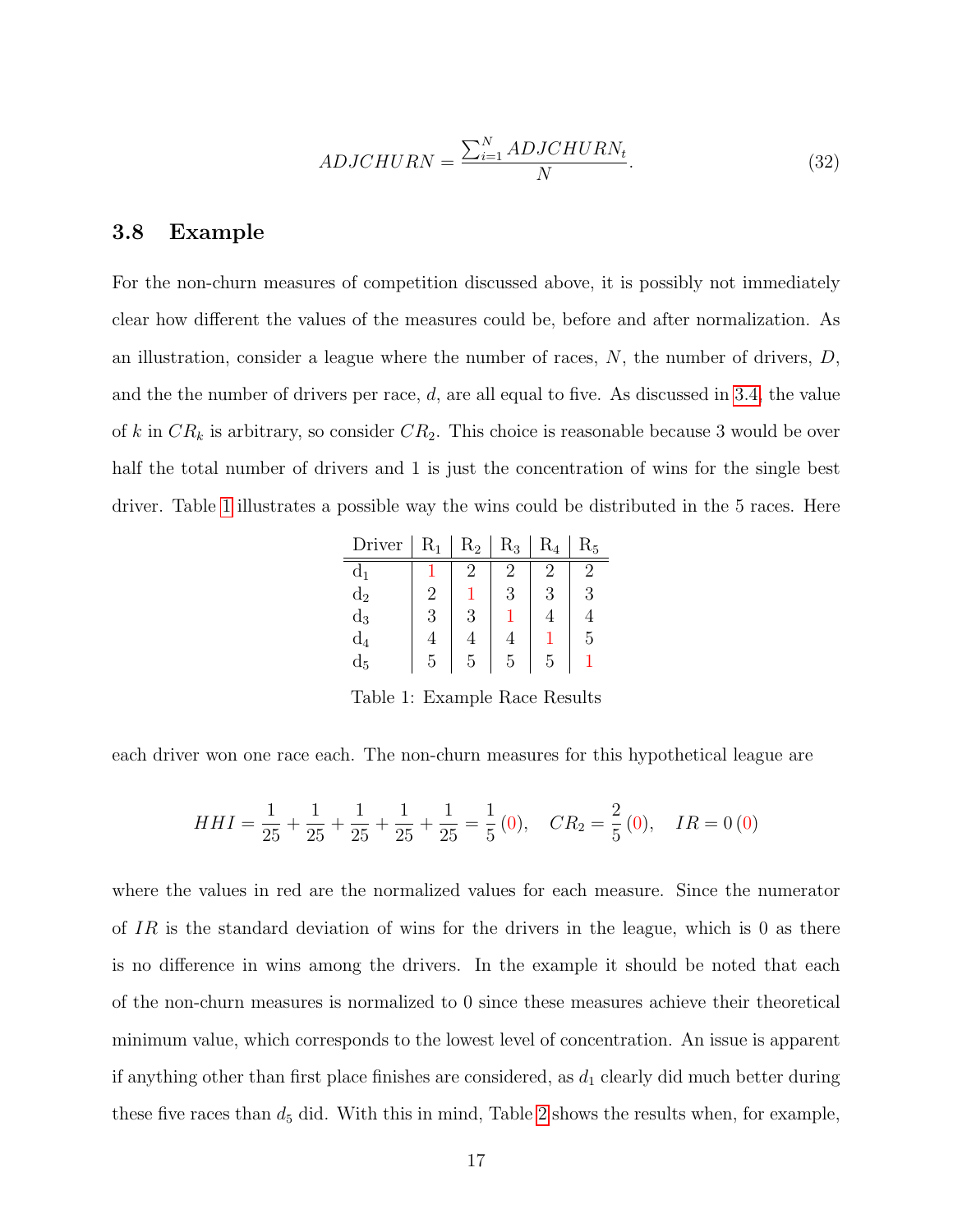finishing in either first or second is considered winning, and below the table are the calculated values of the non-churn measures with their normalized values in red.

| Driver         | $R_1$ | $R_2$ | $\rm R_3$ | $R_4$ | $\rm R_5$ |
|----------------|-------|-------|-----------|-------|-----------|
| d <sub>1</sub> |       |       | 2         |       |           |
| $d_2$          | 2     |       | 3         |       | 3         |
| $\mathrm{d}_3$ | 3     | 3     |           |       |           |
| $\mathrm{d}_4$ | 4     |       |           |       | 5         |
| $\mathrm{d}_5$ | 5     | h     | 5         | h,    |           |

<span id="page-17-2"></span>Table 2: Example Race Results Redefining Winning

$$
HHI = \frac{25}{100} + \frac{4}{100} + \frac{1}{100} + \frac{1}{100} + \frac{1}{100} = \frac{32}{100} (.4), \quad CR_2 = \frac{7}{10} \quad (.5), IR = 1.73 (.374)
$$

Not only is it clear that this league is not perfectly competitive when viewing finishing positions other than first favorably, but it is a good example of the benefits of normalization. Here, IR is calculated to be 1.73, and without some sort of context this value is meaningless. The normalized value of .374 suggests that the results are neither perfectly competitive nor perfectly monopolistic and is closer to the perfectly competitive lower bound.

## <span id="page-17-0"></span>4 Data and Calculations

### <span id="page-17-1"></span>4.1 Data

The data employed to calculate the above-discussed measures was obtained from [NASCAR](#page-29-9) [\(2017\)](#page-29-9), which is freely available and is in a format that allows a straightforward computation of the above metrics. This study uses the yearly summary by driver to compute  $HHI^*$ ,  $NCR_K$ , and  $IR_N$ . The final measure,  $ADJCHURN$ , is calculated using race-level data from 1972 to 2015. Each year drivers that participated in less than half of the races are removed because these drivers were not competing for the championship and would have unduly skewed the measures of competition that are calculated below.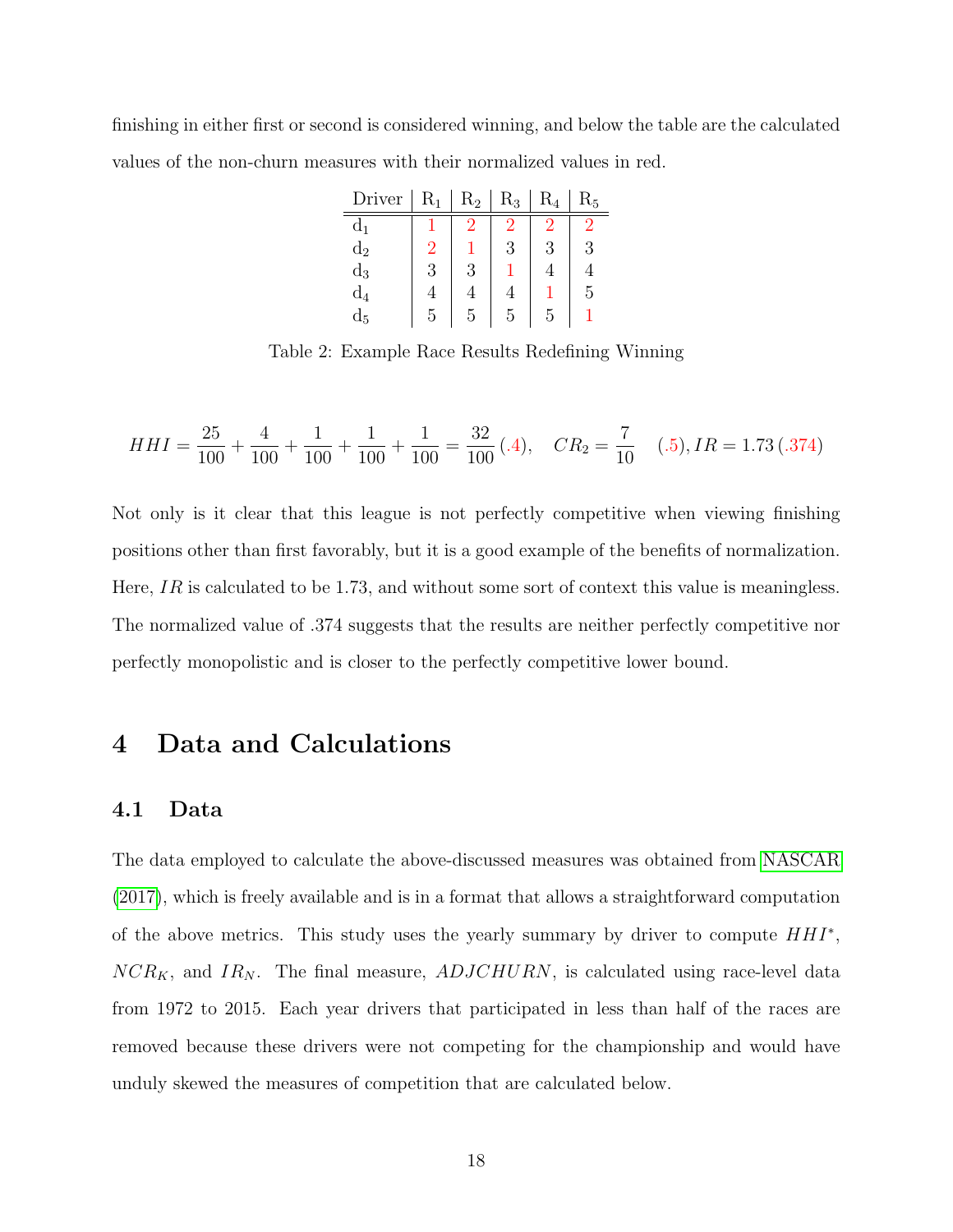## <span id="page-18-0"></span>4.2 Calculated Metrics

#### <span id="page-18-1"></span>4.2.1 Adjusted Churn

The summary statistics and correlation matrix for the calculated metrics can be seen in Tables [3](#page-19-0) and [4.](#page-20-2) Compared to the other measures, ADJCHURN is fairly stable through the time period, but when considering top 10 finishes to be wins it is negatively correlated with the metrics other than  $HHI^*$  and IRN. The relative stability makes it less likely that ADJCHURN is capturing any of the changes in the overall competition in the league. On the other hand, competition in the league could have been stable during the time period, which contradicts the variability in the other measures, so is unlikely. This stability can be seen graphically in Figures [1,](#page-21-0) [2,](#page-22-2) and [3.](#page-23-1) With this in mind, most of the analysis will be focused on the other metrics.

### <span id="page-18-2"></span>4.2.2 Wins

In Figure [1,](#page-21-0) the definition of winning used is a first place finish. Both  $NCR_5$  and  $NCR_{10}$ show a close to perfect lack of competition in the distribution of wins, with a noticeable downward trend over time, i.e. they suggest NASCAR has become more competitive over time. Additionally, they follow or match each other very closely, which can also be seen in Table [3.](#page-19-0) In general, both of these measures are above  $ADJCHURN$ . The remaining two measures,  $HHI^*$  and IRN, both remain below  $ADJCHURN$  for the entire time period. Like the concentration ratios above, these two measures are very highly correlated with each other, which is to be expected from the discussion in section [3.6](#page-12-0) about the relationship between these measures. It is also clear to see that all four of these measures reach high and low points in the same years, so all of the measures are capturing the same or similar information about competitiveness.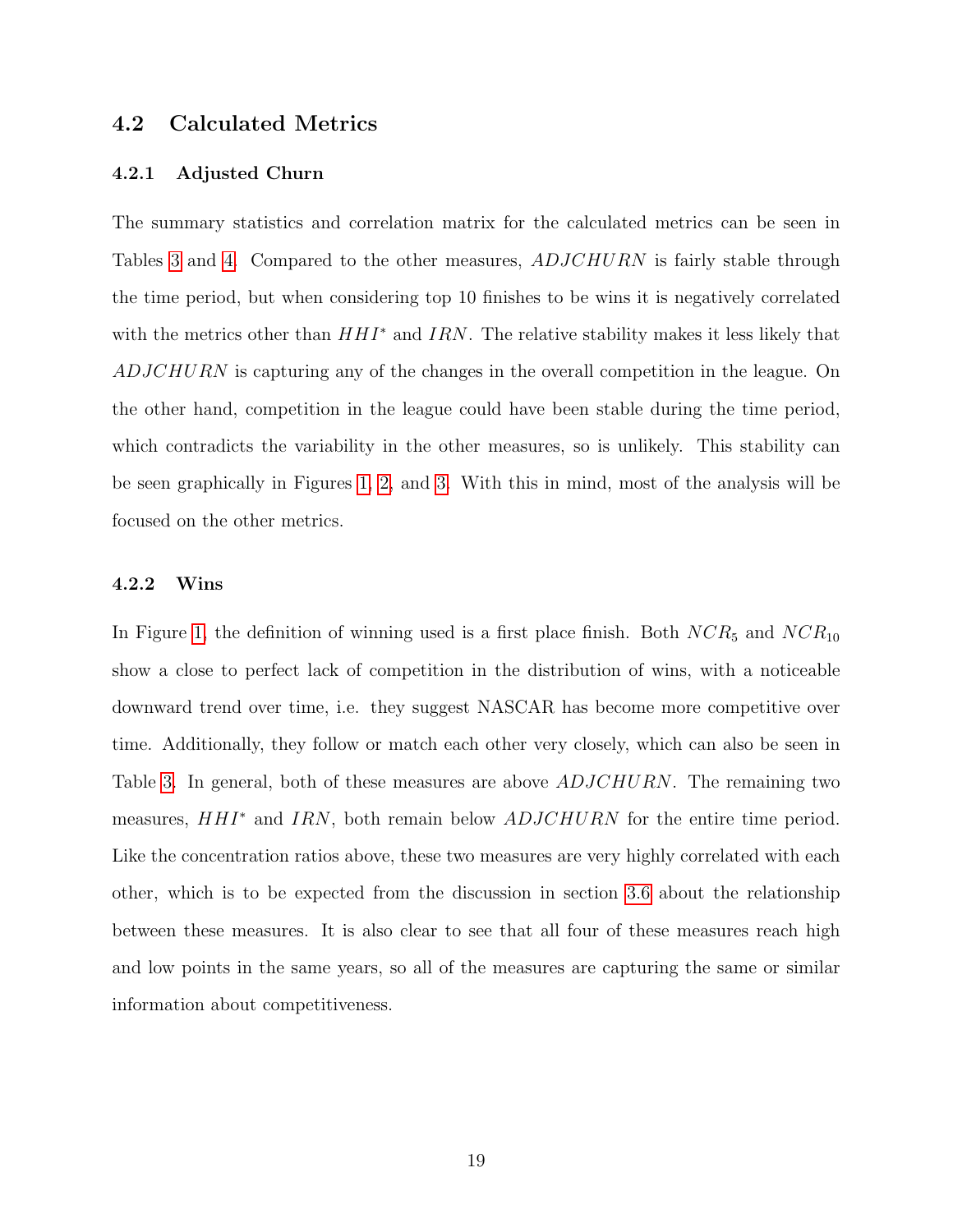<span id="page-19-0"></span>

| $\frac{\text{im10}}{\text{im2}}$  |                                                                                                                                                                                                                                                                                                                                                                                         | $\begin{array}{l} -0.294 \\ 0.496 \\ 0.973 \\ 0.163 \\ 0.322 \\ 0.368 \\ 0.300 \\ 0.0002 \\ 0.577 \\ 1.1 \\ 0.371 \\ 0.371 \\ 0.371 \\ 0.371 \\ 0.371 \\ 0.371 \\ \end{array}$                                                                                                                      |  |  |  |  |                                                                                                                                                                                                                                                                                                                                   |
|-----------------------------------|-----------------------------------------------------------------------------------------------------------------------------------------------------------------------------------------------------------------------------------------------------------------------------------------------------------------------------------------------------------------------------------------|-----------------------------------------------------------------------------------------------------------------------------------------------------------------------------------------------------------------------------------------------------------------------------------------------------|--|--|--|--|-----------------------------------------------------------------------------------------------------------------------------------------------------------------------------------------------------------------------------------------------------------------------------------------------------------------------------------|
| $\frac{1 \text{m}}{2}$            | $\begin{array}{rrrr} 0.605 & 0.605 & 0.005 & 0.000 & 0.000 & 0.000 & 0.000 & 0.000 & 0.000 & 0.000 & 0.000 & 0.000 & 0.000 & 0.000 & 0.000 & 0.000 & 0.000 & 0.000 & 0.000 & 0.000 & 0.000 & 0.000 & 0.000 & 0.000 & 0.000 & 0.000 & 0.000 & 0.000 & 0.000 & 0.000 & 0$                                                                                                                 |                                                                                                                                                                                                                                                                                                     |  |  |  |  |                                                                                                                                                                                                                                                                                                                                   |
| irn                               |                                                                                                                                                                                                                                                                                                                                                                                         | $\begin{array}{r} 0.982 \\ 0.468 \\ 0.468 \\ 0.934 \\ 0.588 \\ 0.545 \\ 0.549 \\ 0.777 \\ 1 \\ 0.590 \\ 0.270 \\ 1 \\ 0.596 \\ 0.241 \\ 0.596 \\ 0.241 \\ 0.597 \\ 0.480 \\ 0.597 \\ 0.41 \\ 0.596 \\ 0.41 \\ 0.597 \\ 0.527 \\ \end{array}$                                                        |  |  |  |  |                                                                                                                                                                                                                                                                                                                                   |
|                                   | $\begin{array}{r l} \texttt{D10-10-10} \\ \texttt{D215} \\ \texttt{0.215} \\ \texttt{0.339} \\ \texttt{0.349} \\ \texttt{0.349} \\ \texttt{0.57} \\ \texttt{0.69} \\ \texttt{0.77} \\ \texttt{0.57} \\ \texttt{0.57} \\ \texttt{0.57} \\ \texttt{0.57} \\ \texttt{0.57} \\ \texttt{0.57} \\ \texttt{0.57} \\ \texttt{0.57} \\ \texttt{0.58} \\ \texttt{0.57} \\ \texttt{0.58} \\ \text$ |                                                                                                                                                                                                                                                                                                     |  |  |  |  |                                                                                                                                                                                                                                                                                                                                   |
| $\frac{\text{ncr10.5}}{2}$        | $\begin{array}{c} 0.513 \\ 0.879 \\ 0.301 \\ 0.624 \\ 0.6373 \\ 0.692 \\ 0.692 \\ 0.789 \\ 0.789 \\ 0.0489 \\ 0.0345 \\ 0.034 \\ 0.034 \\ 0.034 \\ 0.034 \\ 0.034 \\ 0.034 \\ \end{array}$                                                                                                                                                                                              |                                                                                                                                                                                                                                                                                                     |  |  |  |  |                                                                                                                                                                                                                                                                                                                                   |
| $\frac{\text{ncr10}}{2}$          |                                                                                                                                                                                                                                                                                                                                                                                         | $\begin{array}{r} 0.776 \\ 0.588 \\ -0.067 \\ 0.869 \\ 0.625 \\ 0.625 \\ 0.625 \\ 0.692 \\ 0.777 \\ 0.0002 \\ 0.0002 \\ 0.0002 \\ 0.0002 \\ \end{array}$                                                                                                                                            |  |  |  |  |                                                                                                                                                                                                                                                                                                                                   |
| $\frac{\text{ncr}5.10}{\text{c}}$ |                                                                                                                                                                                                                                                                                                                                                                                         | $\begin{array}{r} 0.525 \\ 0.939 \\ 0.267 \\ 0.622 \\ 0.639 \\ 0.630 \\ 0.637 \\ 0.637 \\ 0.639 \\ 0.637 \\ 0.639 \\ 0.637 \\ 0.036 \\ 0.036 \\ 0.036 \\ 0.036 \\ 0.036 \\ 0.036 \\ 0.036 \\ 0.036 \\ 0.036 \\ 0.036 \\ 0.036 \\ 0.036 \\ 0.036 \\ 0.036 \\ 0.036 \\ 0.036 \\ 0.036 \\ 0.036 \\ 0.$ |  |  |  |  |                                                                                                                                                                                                                                                                                                                                   |
| $\frac{\text{ncr5-5}}{}$          |                                                                                                                                                                                                                                                                                                                                                                                         | $\begin{array}{r} 0.582 \\ 0.940 \\ 0.229 \\ 0.672 \\ 0.986 \\ 0.988 \\ 0.032 \\ 0.000 \\ 0.000 \\ 0.000 \\ 0.032 \\ 0.032 \\ 0.033 \\ 0.033 \\ 0.033 \\ 0.033 \\ 0.033 \\ 0.033 \\ 0.033 \\ 0.033 \\ 0.033 \\ 0.033 \\ 0.033 \\ 0.033 \\ 0.033 \\ 0.033 \\ 0.033 \\ 0.033 \\ 0.033 \\ 0.033 \\ 0.$ |  |  |  |  |                                                                                                                                                                                                                                                                                                                                   |
| ∣  ٍب<br>ncr                      |                                                                                                                                                                                                                                                                                                                                                                                         |                                                                                                                                                                                                                                                                                                     |  |  |  |  | $\begin{array}{r} 0.946 \\ 0.529 \\ 0.672 \\ 1 \\ 0.672 \\ 0.632 \\ 0.632 \\ 0.634 \\ 0.346 \\ 0.704 \\ 0.704 \\ 0.704 \\ 0.704 \\ 0.704 \\ 0.704 \\ 0.703 \\ 0.704 \\ 0.703 \\ 0.704 \\ 0.703 \\ 0.704 \\ 0.703 \\ 0.704 \\ 0.703 \\ 0.704 \\ 0.705 \\ 0.704 \\ 0.705 \\ 0.704 \\ 0.705 \\ 0.704 \\$                             |
| $\mathrm{hhi}\text{-}10$          |                                                                                                                                                                                                                                                                                                                                                                                         |                                                                                                                                                                                                                                                                                                     |  |  |  |  | $\begin{array}{r} 0.377 \\ 0.436 \\ 1 \\ -0.268 \\ 0.267 \\ 0.301 \\ 0.492 \\ 0.301 \\ 0.492 \\ 0.303 \\ 0.303 \\ 0.037 \\ 0.037 \\ 0.037 \\ 0.037 \\ 0.037 \\ 0.037 \\ 0.030 \\ 0.037 \\ 0.037 \\ 0.030 \\ 0.030 \\ 0.030 \\ 0.030 \\ 0.030 \\ 0.030 \\ 0.030 \\ 0.030 \\ 0.030 \\ 0.030 \\ 0.030 \\$                            |
| $hhi_5$                           |                                                                                                                                                                                                                                                                                                                                                                                         |                                                                                                                                                                                                                                                                                                     |  |  |  |  | $\begin{array}{r} 1.427 \\ -1.536 \\ -0.436 \\ -0.529 \\ -0.939 \\ -0.939 \\ -0.879 \\ -0.879 \\ -0.80 \\ -0.030 \\ -0.030 \\ -0.030 \\ -0.030 \\ -0.030 \\ -0.030 \\ -0.154 \\ -0.154 \\ -0.154 \\ -0.154 \\ -0.154 \\ -0.154 \\ -0.154 \\ -0.154 \\ -0.154 \\ -0.154 \\ -0.154 \\ -0.154 \\ -0.154 \\ -0.154 \\ -0.154 \\ -0.1$ |
|                                   |                                                                                                                                                                                                                                                                                                                                                                                         |                                                                                                                                                                                                                                                                                                     |  |  |  |  | $\begin{array}{l} 0.427 \\ 0.377 \\ 0.946 \\ 0.582 \\ 0.577 \\ 0.594 \\ 0.513 \\ 0.513 \\ 0.82 \\ 0.005 \\ 0.005 \\ 0.005 \\ 0.005 \\ 0.005 \\ 0.005 \\ 0.004 \\ 0.005 \\ 0.004 \\ 0.004 \\ 0.004 \\ 0.004 \\ 0.004 \\ 0.004 \\ 0.005 \\ 0.004 \\ 0.004 \\ 0.004 \\ 0.004 \\ 0.004 \\ 0.004 \\ 0.0$                               |
|                                   | hli                                                                                                                                                                                                                                                                                                                                                                                     |                                                                                                                                                                                                                                                                                                     |  |  |  |  | $\begin{tabular}{l} \hline \text{hhi}.5 \\ \text{hhi}.10 \\ \text{ncr5-5} \\ \text{ncr5-10} \\ \text{ncr10} \\ \text{net10} \\ \text{inr10-5} \\ \text{inr10-10} \\ \text{inr10-10} \\ \text{inr10-10} \\ \text{inr10-10} \\ \text{inr10-10} \\ \hline \end{tabular}$                                                             |

Table 3: Correlation Matrix for Selected Metrics Table 3: Correlation Matrix for Selected Metrics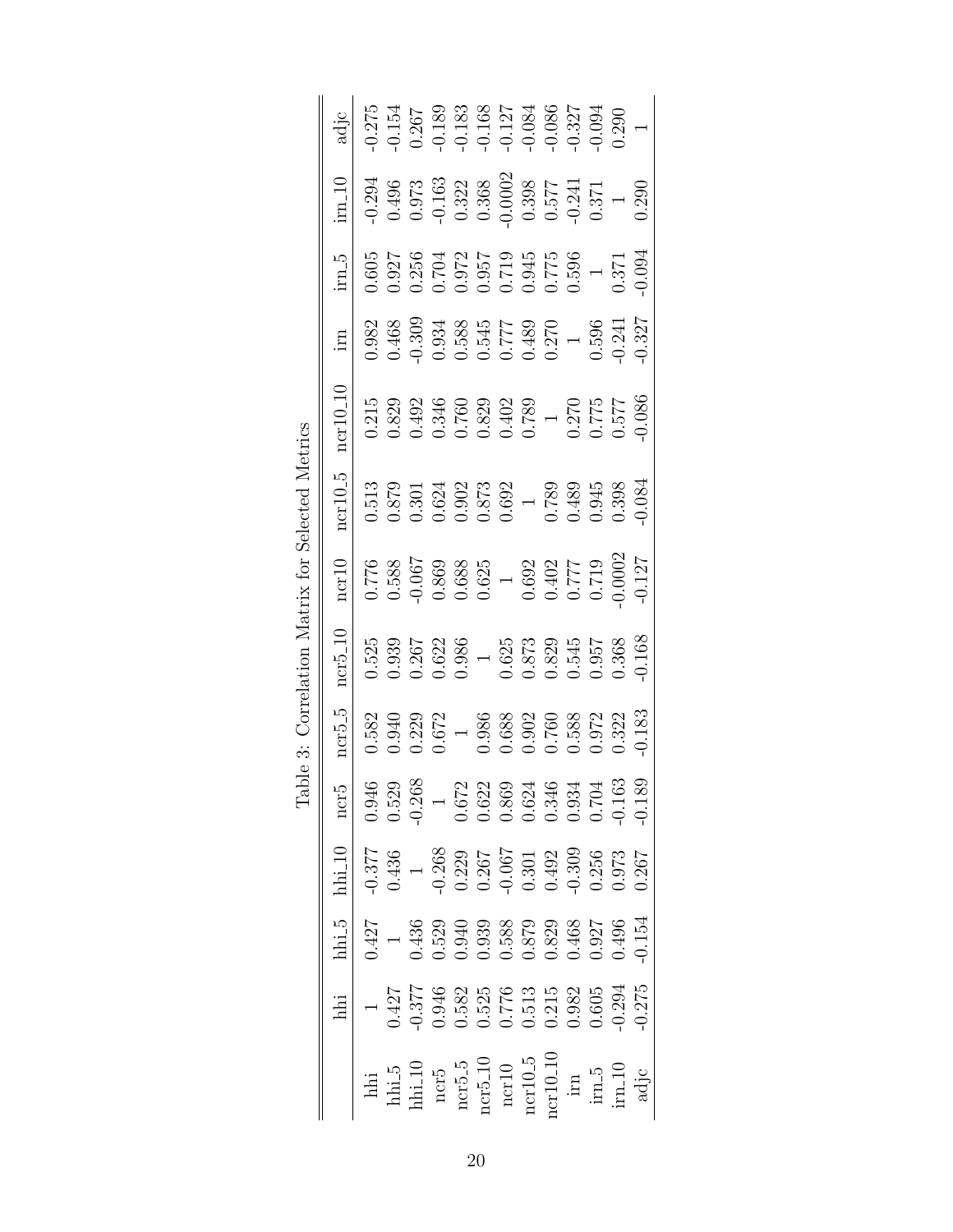<span id="page-20-2"></span>

| Statistic             | N  | Mean  | St. Dev. |
|-----------------------|----|-------|----------|
| hhi                   | 44 | 0.122 | 0.054    |
| hhi_5                 | 44 | 0.257 | 0.061    |
| $hhi_10$              | 44 | 0.245 | 0.043    |
| ncr5                  | 44 | 0.674 | 0.141    |
| $ncr5_5$              | 44 | 0.384 | 0.083    |
| ncr5 <sub>-</sub> 10  | 44 | 0.274 | 0.094    |
| ncr10                 | 44 | 0.897 | 0.102    |
| $ncr10_5$             | 44 | 0.633 | 0.099    |
| ncr10 <sub>-</sub> 10 | 44 | 0.126 | 0.045    |
| ırn                   | 44 | 0.207 | 0.079    |
| irn 5                 | 44 | 0.380 | 0.080    |
| $irn_10$              | 44 | 0.386 | 0.051    |
| adjc                  | 44 | 0.499 | 0.038    |

Table 4: Summary Statistics for Calculated Metrics

#### <span id="page-20-0"></span>4.2.3 Top 5 Finishes

In Figure [2,](#page-22-2) the definition of winning is a top 5 finish. Here, as in the case where winning was just a first place finish,  $NCR_5$  and  $NCR_{10}$  are highly correlated. For most of the time period, however,  $NCR_{10}$  is above  $ADJCHURN$  while  $NCR_5$  is below it. For both of these measures, the mean decreased going from counting first place finishes to counting top 5 finishes. Additionally, the standard deviation for  $NCR_5$  for top five finishes is almost half what it is for  $NCR_5$  for wins while the standard deviation for  $NCR_{10}$  is nearly the same for both wins and top five finishes.

With  $HHI^*$  and IRN computed for top 5 finishes, the means for both almost doubled in the opposite direction of the concentration ratios. On the other hand, the standard deviations made almost no change at all. Interestingly, while  $HHI^*$  and IRN are still very highly correlated, the correlation is higher between  $IRN$  and the concentration ratios.

#### <span id="page-20-1"></span>4.2.4 Top 10 Finishes

When going from defining winning by top five finishes to top ten finishes, major differences start to appear in Figure [3.](#page-23-1) For  $NCR_5$  and  $NCR_{10}$  the correlation is noticeably lower than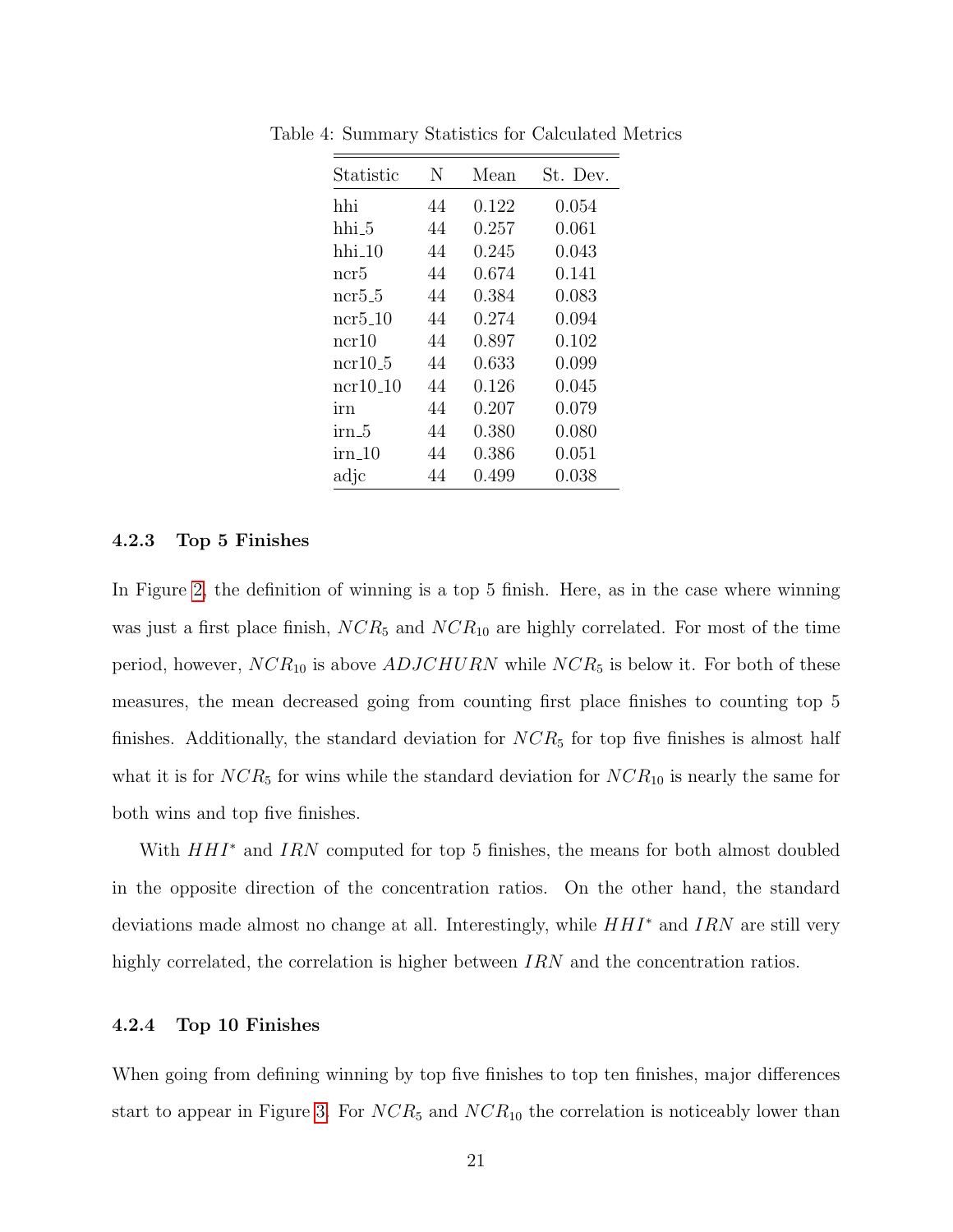<span id="page-21-0"></span>

it was for either top 5 finishes or first places finishes. The mean of  $NCR_{10}$  is approximately  $20\%$  of the value for top 5 finishes, while the mean of  $NCR_5$  is about 70% of the value for top 5 finishes. The standard deviation of  $NCR_5$  increased by almost 70% in comparison to the values for top 5 finishes, but the standard deviation of  $NCR_{10}$  is less than half of what it was for top 5 finishes. Additionally, the concentration ratios are now the lowest measures over the time period, with  $NCR_{10}$  being lower than  $NCR_5$  every year. This result is due to the interaction between the choice of both k and W. Since  $W = 10$ , for  $NCR_{10}$  the denominator is  $1-CR_{10_{lb}}$  while the denominator for  $NCR_5$  is .5 $-CR_{5_{lb}}$ , so  $NCR_5$  is inflated in comparison since not every top 10 finish can be earned by the same group of 5 drivers. This is a good example of one of the key features of normalization: it gives context as to the meaning of the value of the measure in terms of the theoretical maximum and minimum value of the measure. The other two measures,  $HHI^*$  and  $IRN$ , have almost no change in their means between top 5 finishes and top 10 finishes. The standard deviations, however, are about 2/3 as high when calculated with top 10 finishes as with top 5 finishes. These measures are still highly correlated with each other, but are no longer nearly as correlated with the concentration ratios as they are when calculated with first place finishes or top 5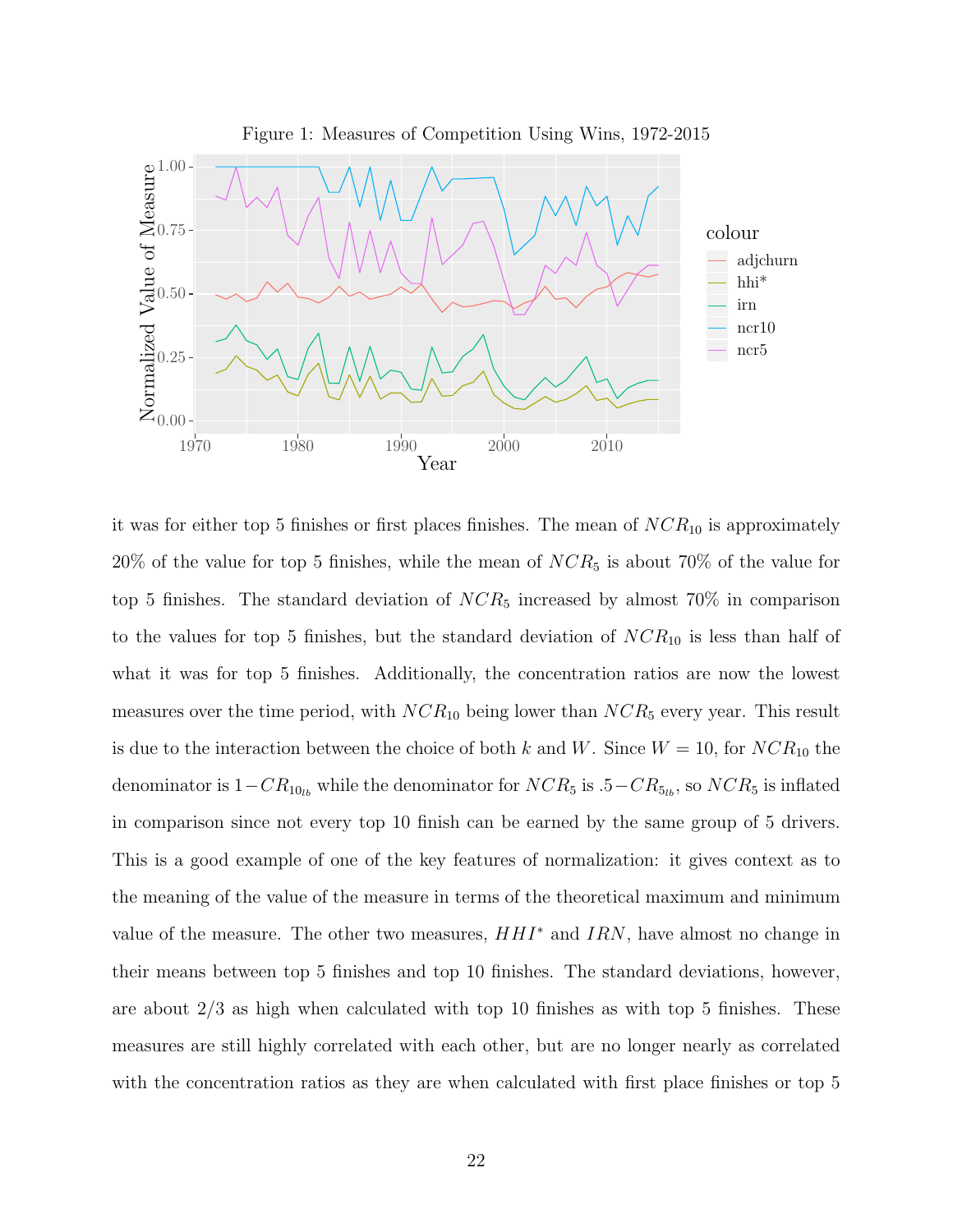

<span id="page-22-2"></span>Figure 2: Measures of Competition Using Top 5 Finishes, 1972-2015

finishes. Additionally, this is the only instance where any of the four measures that change based on the definition of winning are positively correlated with ADJCHURN.

### <span id="page-22-0"></span>4.2.5  $NCR_5$

When looking at just  $NCR_5$ , in Figure [4,](#page-24-1) for different definitions of winning, the trend over time is clearly from less competition to more competition. Interestingly,  $NCR_5$  for top five finishes and  $NCR_5$  for top ten finishes are almost perfectly correlated, much more so than the correlation between  $NCR_5$  and  $NCR_{10}$  for top five finishes or top ten finishes. While  $NCR_5$  has a lower mean when winning is defined by top 10 finishes rather than top 5 finishes, the standard deviation is almost 15% higher. In both cases, however, the standard deviation is significantly lower than when winning is defined to be only first place.

### <span id="page-22-1"></span>4.2.6  $NCR_{10}$

The results for  $NCR_{10}$  are similar to those for  $NCR_5$ , but more pronounced in some ways while being less pronounced in others. The mean for  $NCR_{10}$  with different definitions of winning decreases as more finishing positions are considered "winning," but the drop from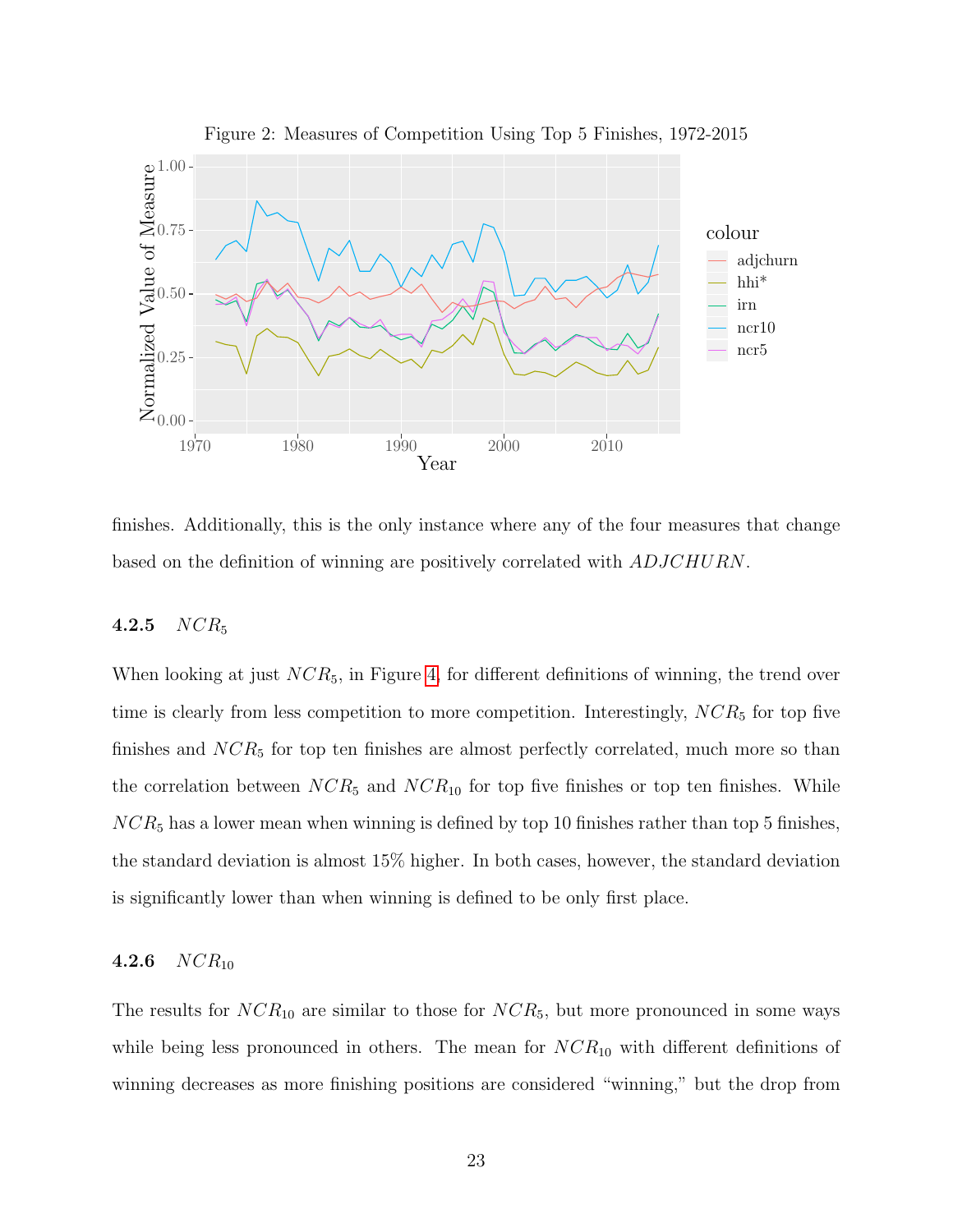

<span id="page-23-1"></span>Figure 3: Measures of Competition Using Top 10 Finishes, 1972-2015

wins to top 5's is not nearly as pronounced as it was with  $NCR_5$ . On the other hand, going from top 5 finishes to top 10 finishes,  $NCR_{10}$  drops to less than a fifth of the value with a significant decrease in standard deviation as well. In fact, there is no discernable overall trend for  $NCR_{10}$  with winning being a top 10 finish, while there is a noticeable overal slight downward trend when considering just first place finishes or top 5's. In any case, the concentration ratios show a movement closer to the theoretical perfect competition when the definition of winning is changed to include more of the field.

### <span id="page-23-0"></span>4.2.7 HHI<sup>∗</sup>

The story for  $HHI^*$  is much less clear. To start, the opposite result regarding competition is true compared to the concentration ratios: as the definition of winning is changed to including more finishing positions,  $HHI^*$  moves further from the theoretical perfect competition. Also, the means for top 5 and top 10 finishes are very close, but the standard deviation for  $HHI^*$ with top 5 finishes is almost 50% higher than it is for top 10 finishes. It can also be seen that there is a noticeable trend towards more competitive for  $H H I^*$  with just first place finishes, but when considering top 5 and top 10 finishes there is no clear trend at all. Looking at the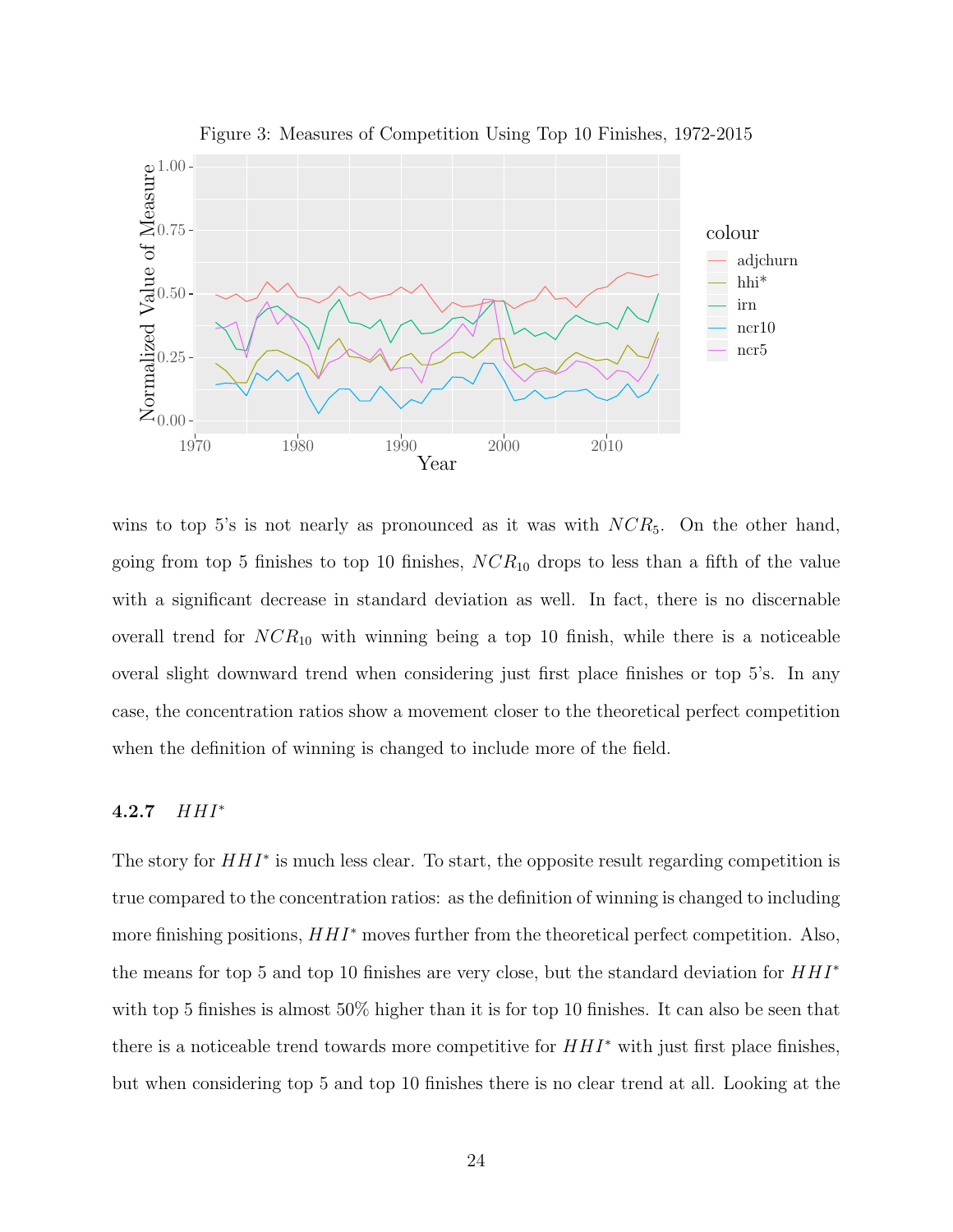<span id="page-24-1"></span>

three definitions together, there is the same positive correlation between  $HHI^*$  for wins and top 5 finishes as there is between top 5 finishes and top 10 finishes, however the relationship between  $HHI^*$  for wins and top 10 finishes is slightly weaker but in the negative direction instead.

#### <span id="page-24-0"></span>4.2.8 IRN

IRN is almost the same case as  $HHI^*$  when looking at the three definitions of winning, which should come as no surprise. The mean almost doubles going from first place finishes to top 5 finishes, whereas in  $HHI^*$  it was slightly more than double. The standard deviation stayed the same for that change, where for  $HHI^*$  the standard deviation increased by over 10%. When going from calculating IRN from top 5 finishes to top 10 finishes, the mean stayed nearly the same and the standard deviation dropped to approximately 2/3 of what it was. The same result was true for HHI<sup>∗</sup> . Finally, the correlation between IRN for first place finishes and top 5 finishes was stronger than it was for  $HHI^*$ , while the other two correlations were weaker. The correlations were in the same direction as they were for  $HHI^*$ .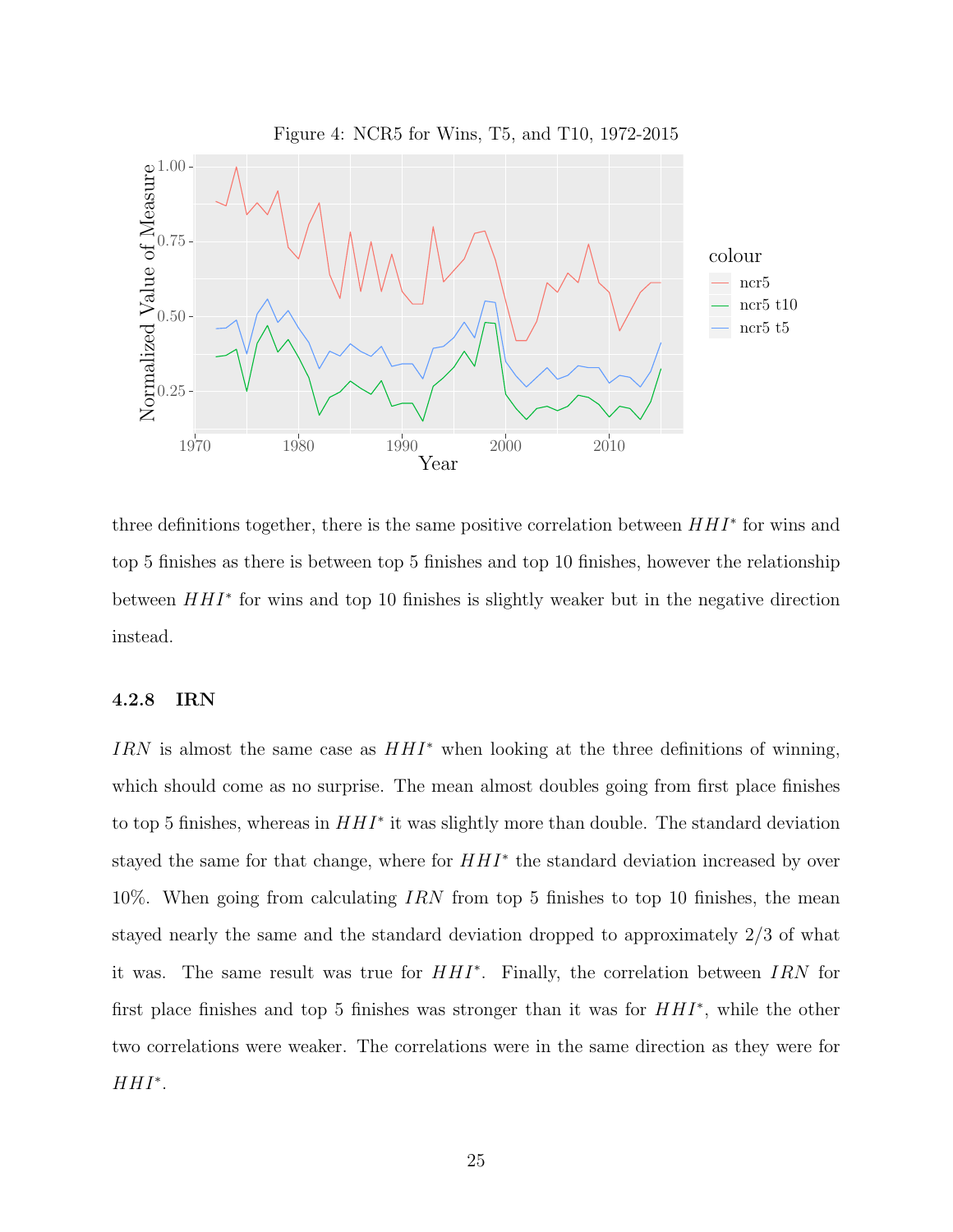

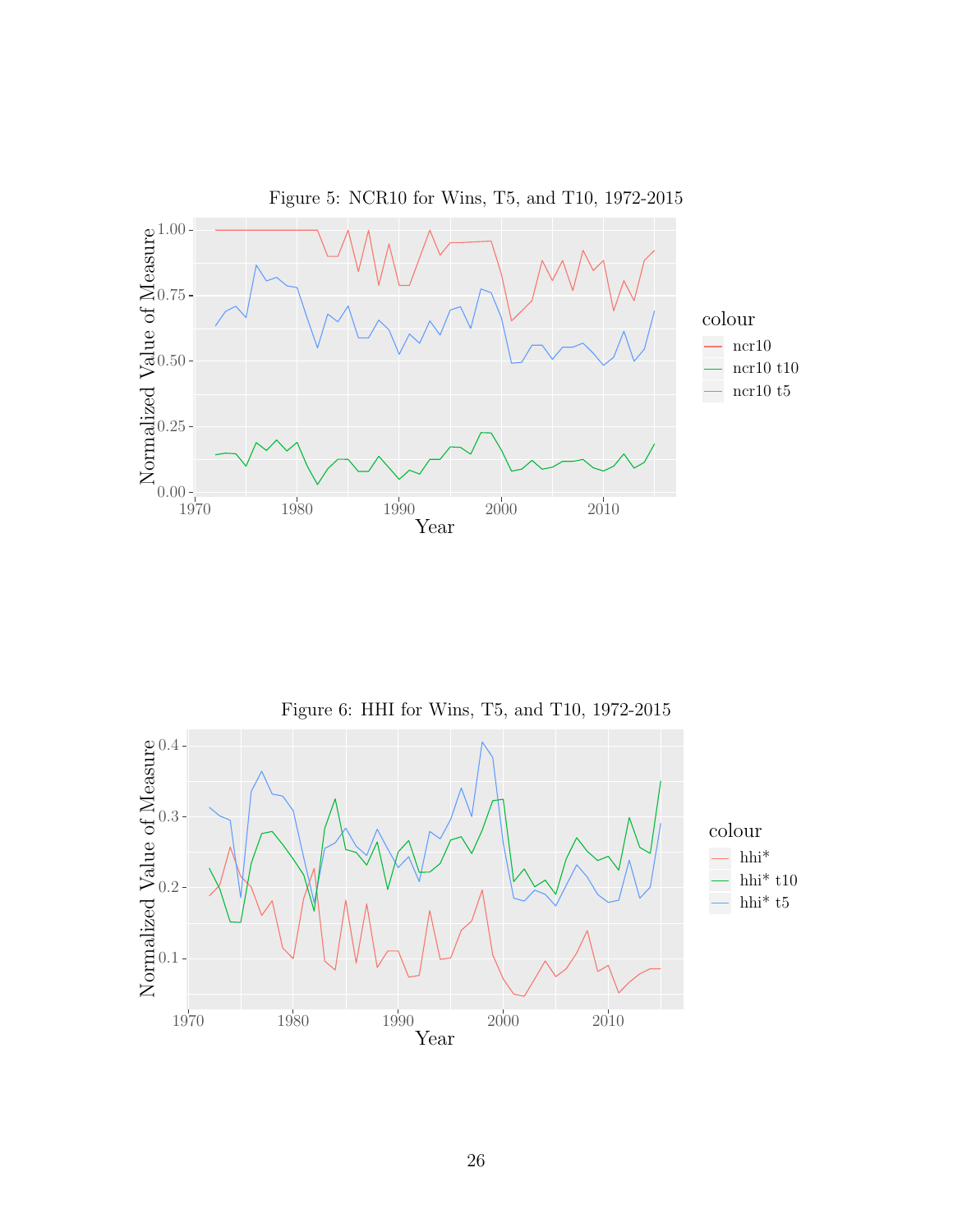

27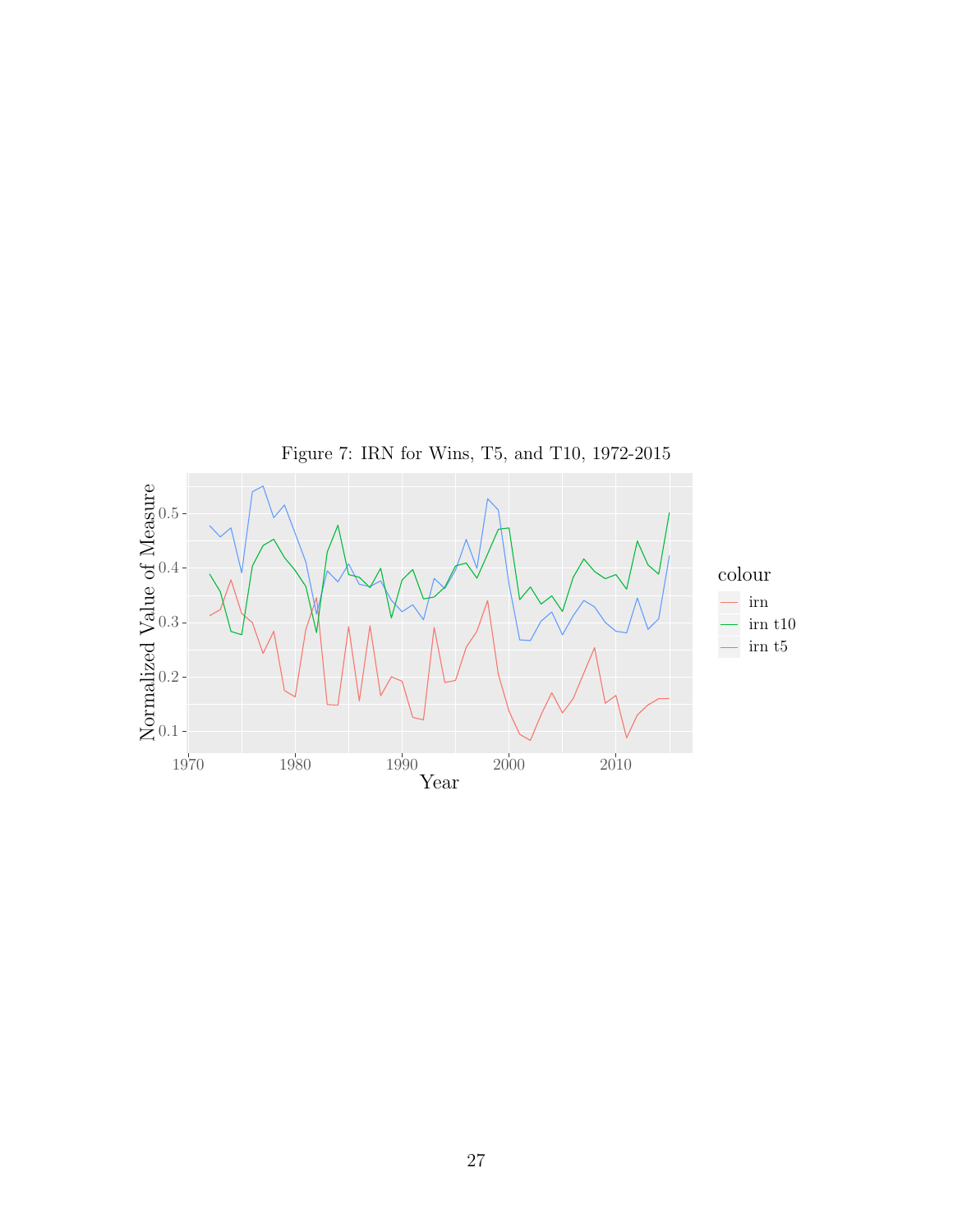## <span id="page-27-0"></span>5 Conclusions

When looking at NASCAR at the season level, it is clear that the measures of competition explored in this thesis not only do not agree with each other when looking at a generalized definition of winning, but they are not consistent with themselves when the definition of winning is changed. Some of the more extreme examples of the differences can be explained by looking at the raw data. For example, looking at [NASCAR](#page-29-9) [\(2017\)](#page-29-9) in 1982 a single driver, Darrell Waltrip, won 12 of the 30 races, and combined with Bobby Allison won 20 of the 30 races. There is a clear spike counter to the trend in this year when looking at the measures with first place being the definition for winning, but when the definition is changed to include top 5 or top 10 finishes there is almost as large of a negative spike from the trend in that same year. When looking at the driver data for that year, it is seen that drivers all the way down to 26th in terms of points (as determined by NASCAR) have double digit top ten finishes.

Additionally, the value of normalization is clear, especially graphically. In the case of first place finishes,  $IRN$  is only slightly higher (less competitive) than  $HHI^*$  in general, but without normalization that relationship is not as clear. Similarly, the concentration ratios for the top 5 and top 10 drivers are in the opposite order in terms of magnitude than would be expected when considering top 10 finishes, and this relationship would not be noticed without normalization.

## <span id="page-27-1"></span>6 Further Research

As discussed under generalizing winning, rather than simply choosing a set of finishes to have weight of 1 and the rest 0, a more nuanced system of weighting finishes could be used. For instance, a first place finish could be considered 1 win, a top 5 finish could be considered  $1/3$  of a win, a top 10 finish could be considered  $1/8$  of a win, and so on. Alternatively, as used by [Berkowitz et al.](#page-29-2) [\(2011\)](#page-29-2), NASCAR's points system could be used for the weights.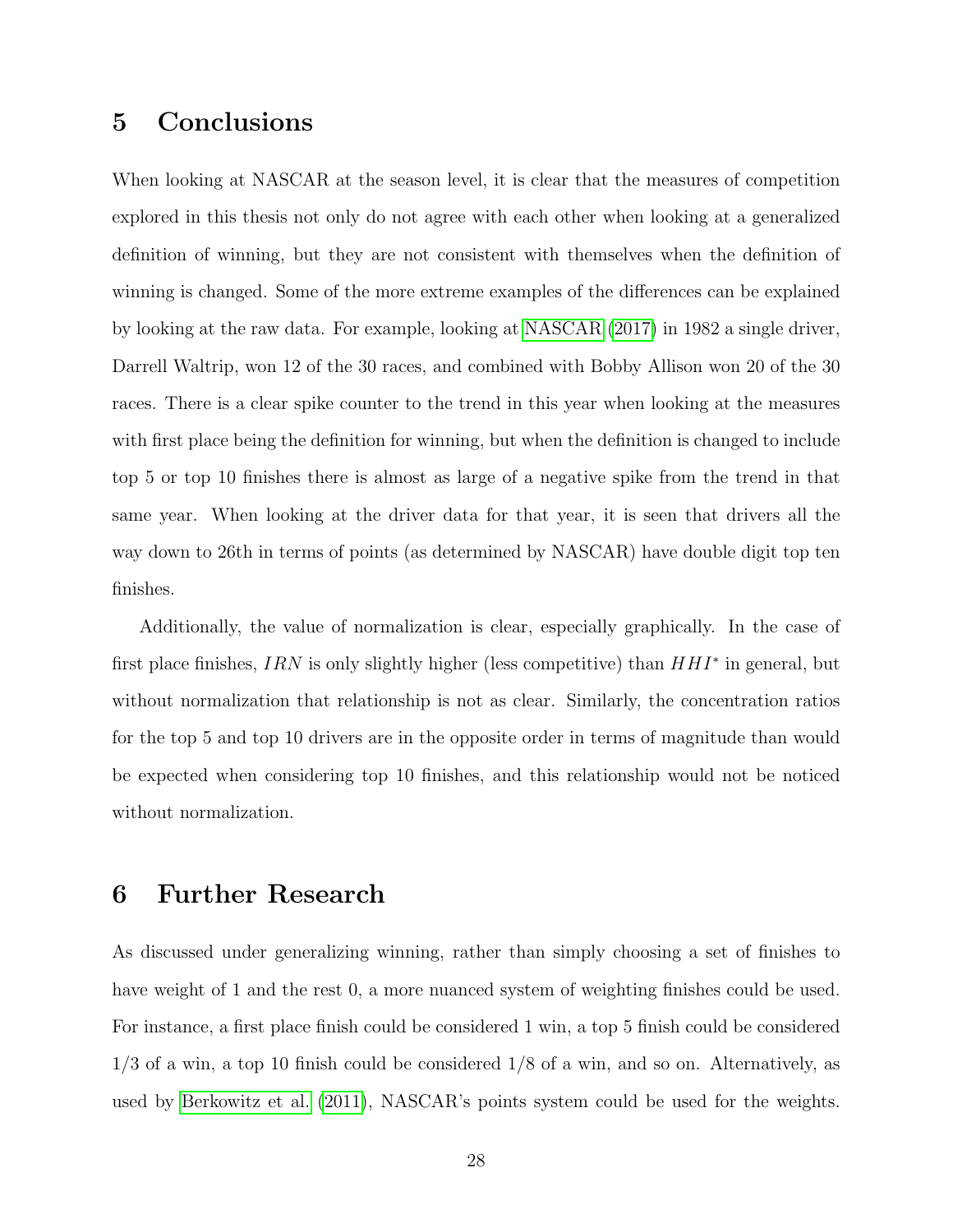The amount of prize money could be as well. In any case, these systems to determine weights can be analyzed in a similar manner as measures of competition were in this analysis.

The uncertainty of outcomes hypothesis also needs to be tested at the season level. If NASCAR's yearly revenue were available that would be the best way to measure overall fan interest, but there are other options. Just as was employed by [Berkowitz et al.](#page-29-2) [\(2011\)](#page-29-2), both in person and broadcast viewing numbers could be used. For years after 2000, internet search data could be used. In any case, the measure of fan interest that is used to test the uncertainty of outcomes hypothesis will also shed light on the nature of the competition that is preferred by fans. NASCAR can then change their set of rules to try to move the level of competition to a level preferred by fans rather than to try to make the league more competitive based on a measure that may not match fan preferences and thus limit profitability of the sport.

With the focus on optimal competition as viewed by fans, the discussion of how the measures and definitions from this thesis can be used shifts also to the ability of NASCAR to change the set of rules in a manner to optimize a chosen measure of competitive balance. For instance, it is possible that a given rule change, such as the adoption of the "Car of Tomorrow" or the conversion to the current playoff structure, could advantage select teams or change driver incentives within a season and thus qualitatively impact the various measures in predictable ways. As such, one of the next steps is to empirically measure the quantitative impact of such rules changes on these measures.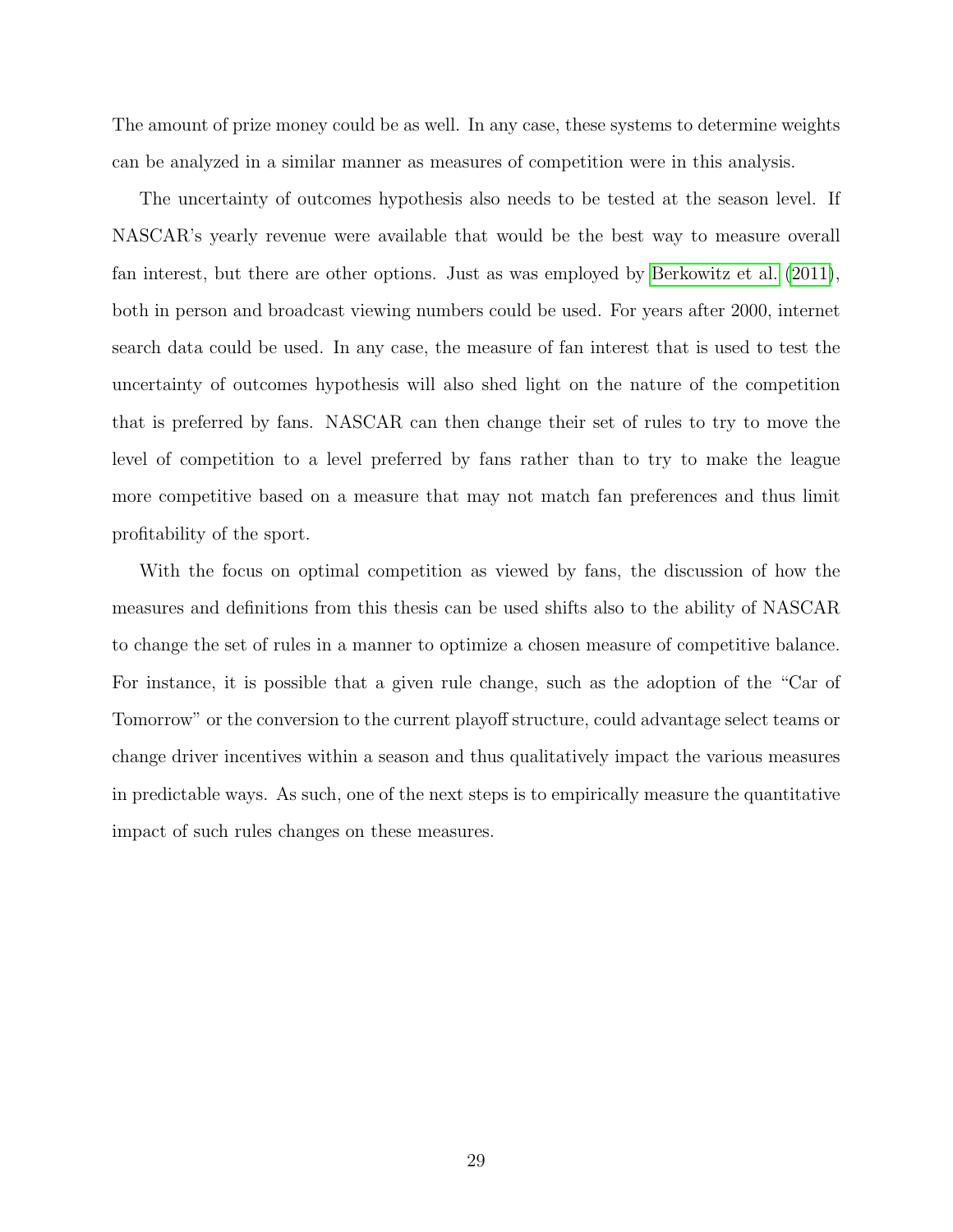## <span id="page-29-0"></span>7 References

## References

- <span id="page-29-2"></span>Berkowitz, J. P., Depken, C. A., and Wilson, D. P. (2011). When going in circles is going backward: Outcome uncertainty in NASCAR. Journal of Sports Economics, 12(3):253– 283.
- <span id="page-29-6"></span>Depken, C. A. (1999). Free-agency and the competitiveness of Major League Baseball. Review of Industrial Organization, 14(3):205–217.
- <span id="page-29-7"></span>Fort, R. and Quirk, J. (1995). Cross-subsidization, incentives, and outcomes in professional team sports leagues. Journal of Economic literature, 33(3):1265–1299.
- <span id="page-29-4"></span>Humphreys, B. R. (2002). Alternative measures of competitive balance in sports leagues. Journal of Sports Economics, 3(2):133–148.
- <span id="page-29-1"></span>Knowles, G., Sherony, K., and Haupert, M. (1992). The demand for major league baseball: A test of the uncertainty of outcome hypothesis. The American Economist, 36(2):72–80.
- <span id="page-29-5"></span>Manasis, V., Avgerinou, V., Ntzoufras, I., Reade, J. J., et al. (2011). Measurement of competitive balance in professional team sports using the Normalized Concentration Ratio. Economics Bulletin, 31(3):2529–2540.
- <span id="page-29-8"></span>Mizak, D., Neral, J., and Stair, A. (2007). The adjusted churn: an index of competitive balance for sports leagues based on changes in team standings over time. Economics Bulletin, 26(3):1–7.
- <span id="page-29-9"></span>NASCAR (2017). Racing-reference.info.
- <span id="page-29-3"></span>NASCAR (2019). Nascar hall of fame.